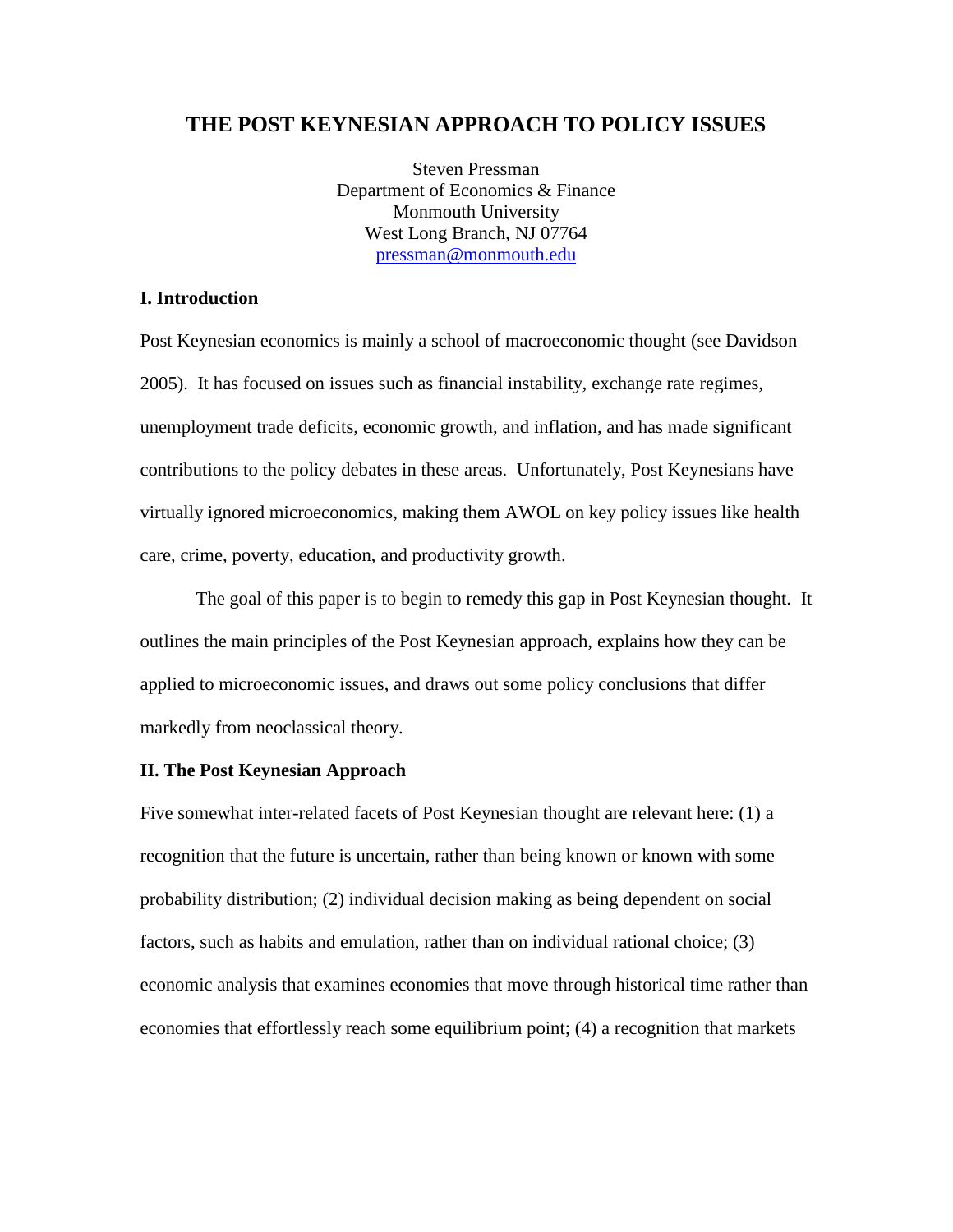are imperfectly competitive in the real world; and (5) a focus on income effects rather than on substitution effects.

### *(1) Uncertainty versus Risk*

One important characteristic of the Post Keynesian approach is its focus on uncertainty rather than risk in the real world.

Frank Knight (1971[1921]) grappled with the differences between risk and uncertainty in the early 1920s. He argued that risk involved measurable probabilities whereas uncertainty involves unmeasurable and unknowable probabilities. Knight suggested that we can insure against risk but not against uncertainty. We can know the chance that a 40-year old man will die in the next year; and we can know the probability that a hurricane will hit land in Florida and cause damage because we have a good set of past observations about these events. For this reason private firms can provide insurance against these catastrophes. However, past evidence is no guide when events happen infrequently or when dealing with situations that extend far into the future. We don't know the probability that the US will declare war on Iran in the next six months or what the price of oil will be 20 years from now.

Following Knight, for Keynes (1973[1921]) the difference between risk and uncertainty depends on whether we can calculate probabilities. Keynes (1964: Ch 12) applied this distinction to the question of investment, arguing that investment decisions do not depend on an objective assessment of probable outcomes and the profitability of each possible outcome. Rather, firms operate under uncertainty, and investment decisions must be based on "animal spirits" or the average state of confidence.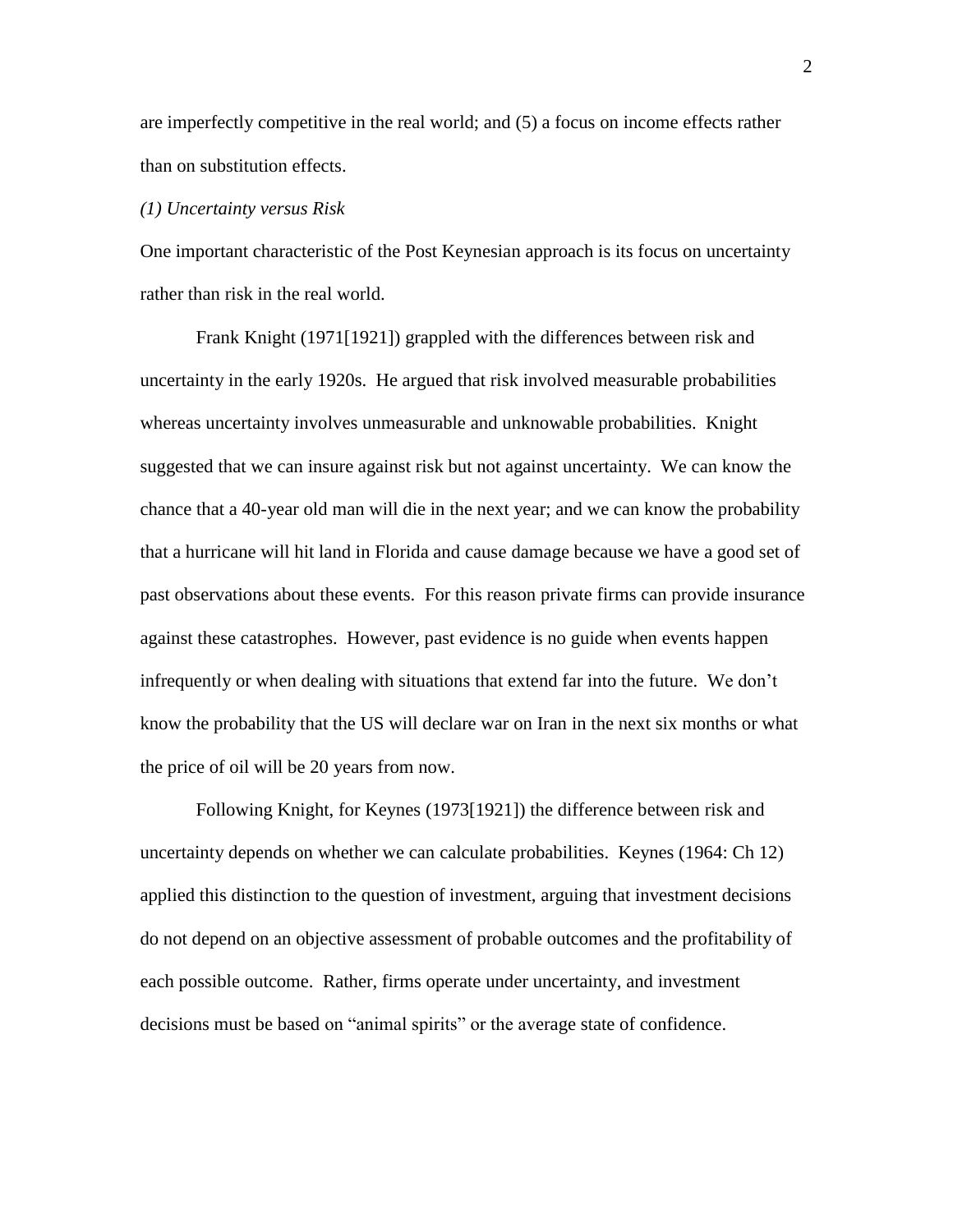Rosser (2001) points out that Post Keynesians have developed two main arguments that uncertainty plays a large role in many real world decisions. First, Brian Loasby (1976) and George Shackle (1955, 1972, 1974) argued that the world itself is unpredictable and constantly changing, and this is the main source of uncertainty—we never know when things will change or how they will change. Davidson (1991, 1994, 1996) provides a scientific defense of this view. Systems are ergodic if their structure remains stable over time. In this case, we can extrapolate from the past to the future. Non-ergodic systems experience structural change over time. It means that people cannot figure out what the future will be like. Second, some Post Keynesians (Arestis 1996; Carabelli 1985) see uncertainty arising because people can never be certain about the expectations or the behavior of others.

Uncertainty arises in many policy areas. Arrow (1963) noted that health care markets were plagued by uncertainty, contributing to a less than perfect outcome, and he identified two main types of uncertainty in health care—uncertainty in demand (firms never know how much health care will be needed at any give time) and uncertainty regarding effective treatments (we still don't know the best way to treat diseases for particular individuals). To this we can add some other way that uncertainty arises in the area of health. Few individuals are medical experts, and they do not have the knowledge to challenge the advice of health care professionals. They also lack the expertise to judge which doctors are better than other doctors. People also do not know whether their doctor has financial ties to drug companies, research centers or hospitals, and whether they recommend tests and treatments because they are in the best interests of the patient or the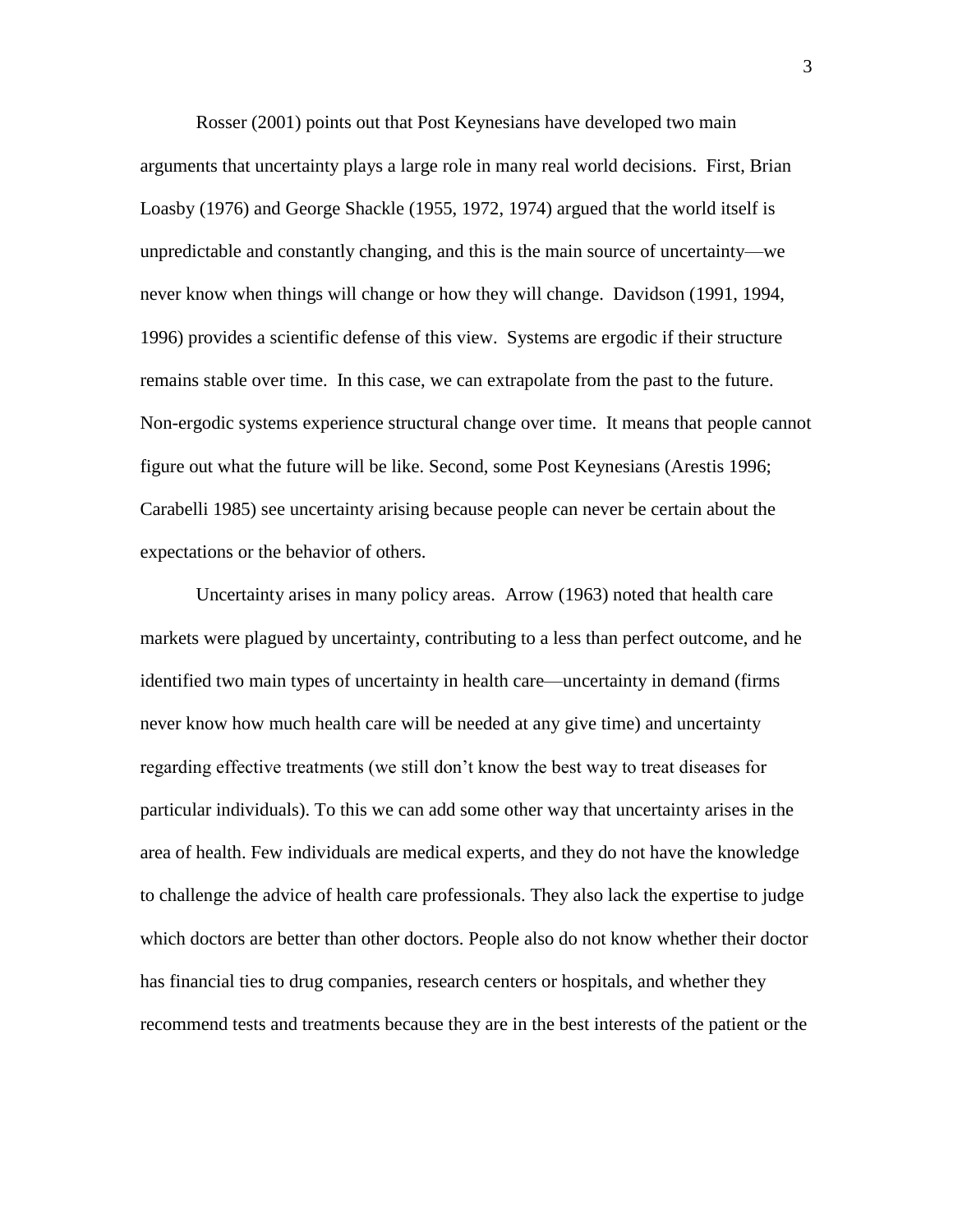financial interest of the doctor. In the face of such uncertainty, people follow rules, watch what other people are doing, consult experts, and rely on past habits and "animal spirits".

# (2) *Social versus Economic Rationality*

One consequence of uncertainty is that people are not rational in the traditional economic sense of the term; this is why they follow procedural rules, habits and social conventions. Social interaction models go one step further; they recognize that individual behavior depends not just on gains, costs and risk assessment, but also on the behavior of one's peers. Such a view of human behavior underlies Post Keynesian economics. One famous example of this is Keynes's (1964: 156) analysis of investment as a beauty contest, where the winner is not the one who picks the most beautiful contestant but the one whom others think is most beautiful.

Post Keynesians have questioned whether people behave according to the dictates of "rational economic man". There is a great deal of empirical evidence that people are not the rational beings assumed by neoclassical thought. For example, rationality entails that people should never vote, since the expected gain from voting is effectively zero while there are significant costs to voting. There is also evidence that people behave altruistically rather than selfishly at times; many sacrifice their lives for others (Pressman 2004).

There are logical, as well as empirical, problems with the notion of economic rationality. This is clearest in the prisoner's dilemma, which shows how two individuals pursuing their own best interests wind up in a less than optimal situation. In the typical prisoner's dilemma, two accused men are captured and put into separate rooms. If neither confesses to their crime, they are forced to go through a lengthy and expensive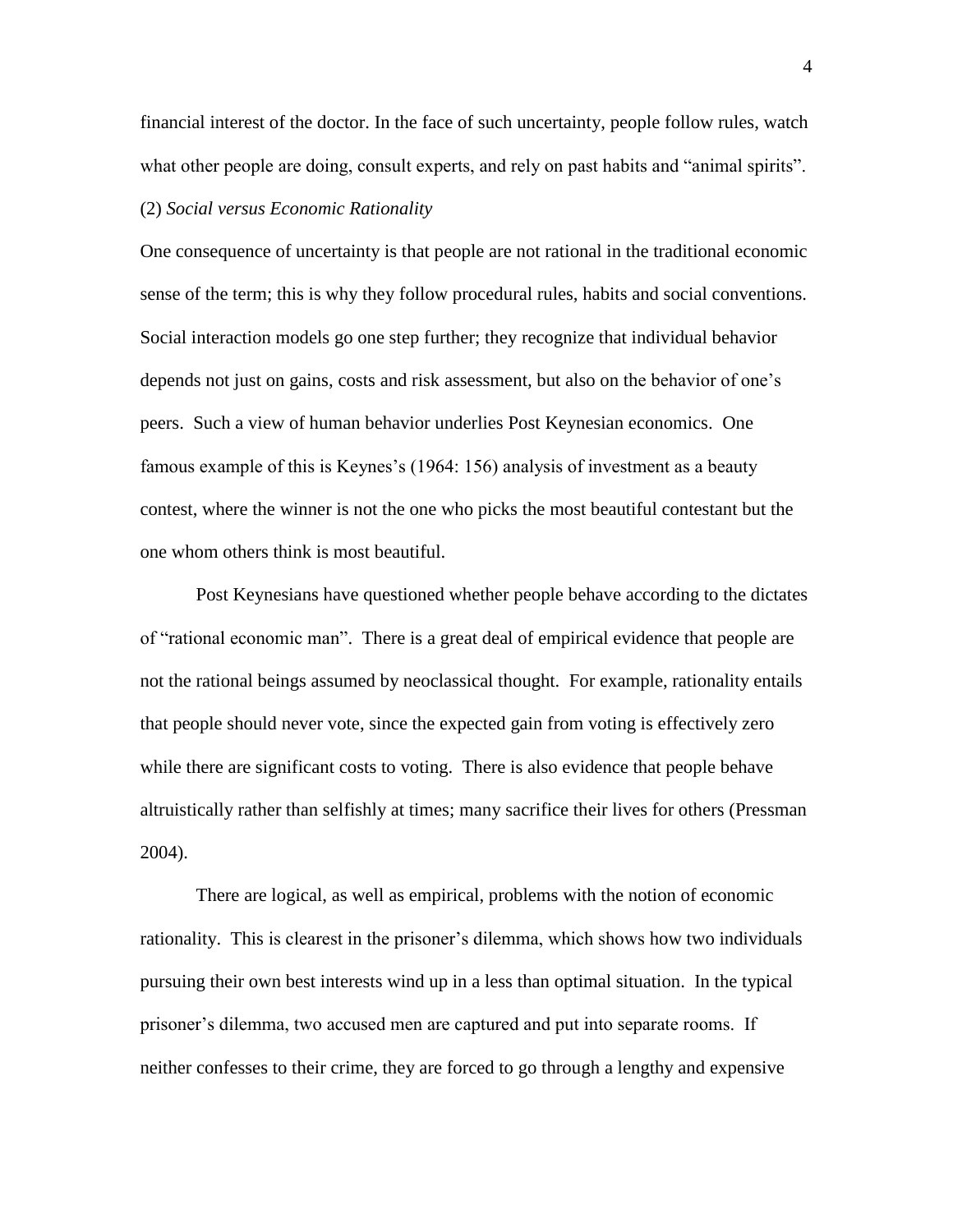trial but are likely to get acquitted and go free. If both confess, they each get moderate prison terms. If one confesses and the other does not, then the one who confesses gets off without any penalties while the other prisoner faces a long jail term.

Prisoner's dilemmas are common in everyday life and in economic life. They are the heart of the free rider problem. Like the prisoner who confesses, the free rider does not pay to support community services that everyone regards as desirable, such as clean and safe streets, figuring that everyone else will contribute and that one less contribution will have no effect on how clean and safe our streets will be. But the aggregate outcome of free riding is a lack of community services that everyone desires.

The prisoner's dilemma shows that rational and self-interested choices can lead to sub-optimal outcomes because of the behavior of others. So too does the paradox of thrift, where as Keynes showed what is true of each single individual may not be true of the whole. Following Keynes's (1964 [1936]) analysis of financial markets, Post Keynesians recognize that fallacies of composition can arise in the real world, and that this is one reason herd behavior is prevalent in the real world.

This social approach to behavior has important policy implications. A social approach to the decision to engage in criminal activities recognizes that the propensity to commit a crime is a function of more than individual incentives and a willingness to take risks. It introduces into the analysis things like weak socialization, difficulties dealing with other people, and deficits in vocational and employment skills (Andrews 1995). Moving beyond the individual, it looks at peers, the community, and society in general. For example, a sense that the economic system is not fair to the average person, or a sense that everyone cheats or defects, can generate social norms that crime is justifiable

5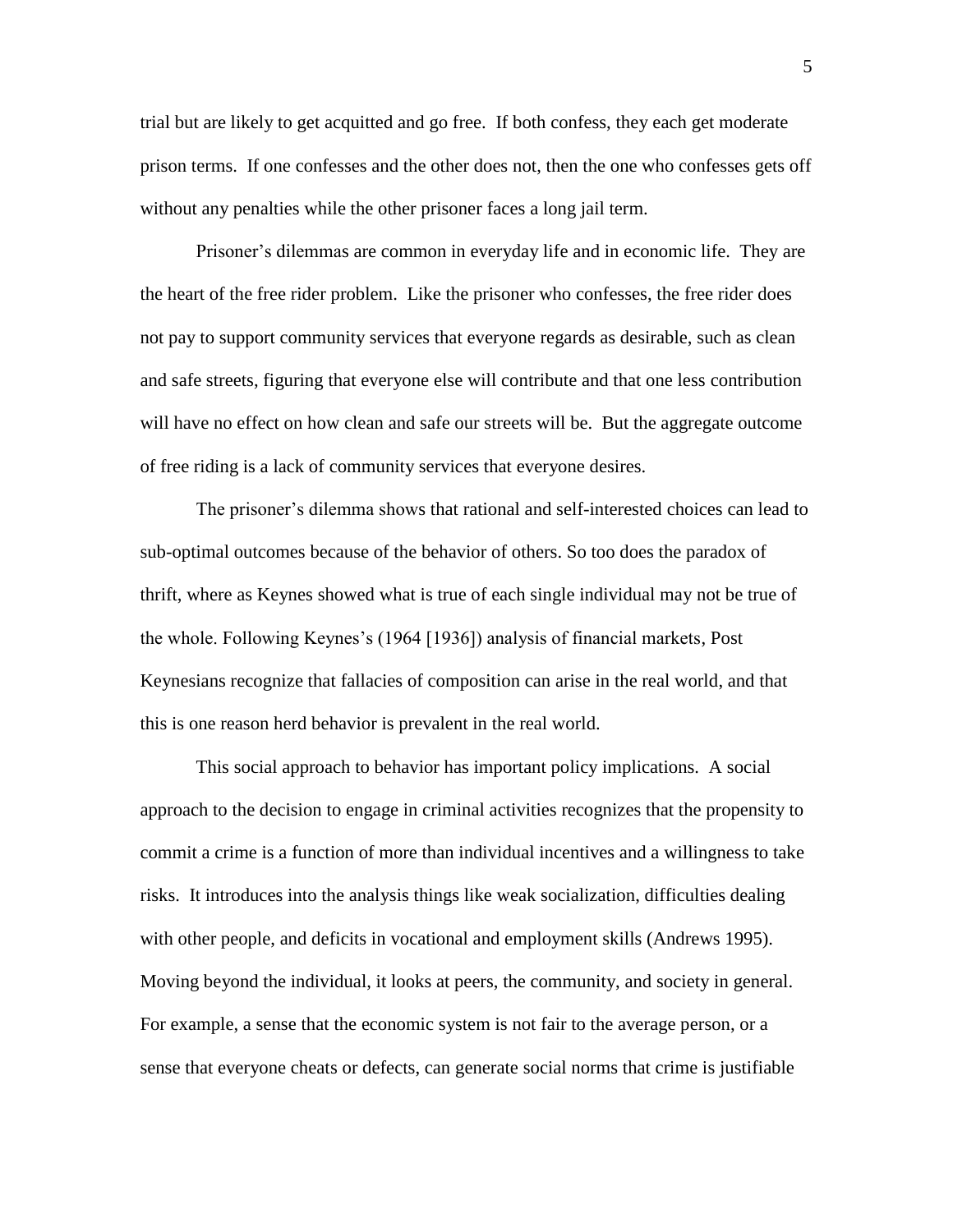and a reasonable response to an unfair system. This means that severe penalties like the death penalty are unlikely to be effective deterrents. Moreover, if penalties are imposed unfairly (for example, if blacks and the poor are more likely to receive the death penalty), by contributing to feelings of unfairness, the death penalty may actually lead to *more* crimes being committed.

#### *(3) Historical Time versus Equilibrium*

Joan Robinson (1974, 1976) and Nicholas Kaldor (1985) both believed that economies could not be described in terms of some equilibrium toward which the economy is headed and which will be stable once achieved. There are two main reasons for this. First, things change all the time—goods, production technologies, etc. So even if the economy were to achieve equilibrium at one moment in time, the moment will be gone since the world is always in a state of flux or change. Second, given uncertainty, individual choices will always be changing.

Instead, Post Keynesians have suggested that economists focus more on how economies evolve over time. Historical time differs from logical time because it acknowledges that time is irreversible and recognizes that the path we take helps determine economic outcomes.

If we are in historical time, and make a mistake, we cannot go back in time and make a better decision. Decisions made now cannot be reversed, except maybe at a great cost. The long period is thus a sequence of paths taken in the short period and does not exist independently of these paths. One famous example of this is the adoption of the QWERTY keyboard, which slows down typing. When people typed on old typewriters, with individual keys, the keys would sometimes hit each other and stick when one typed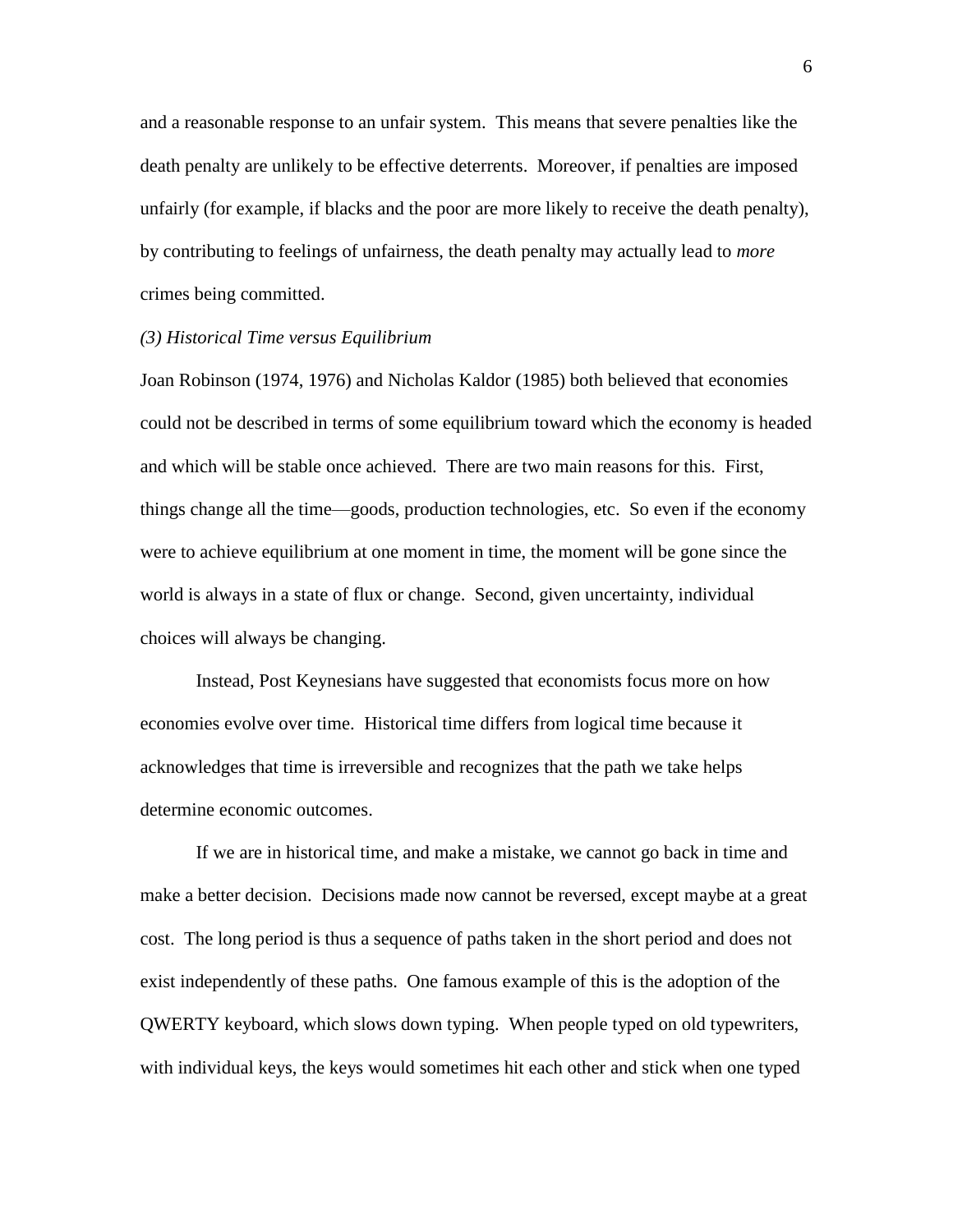too quickly. In this world such a keyboard layout made sense. However, once everyone learned to type on such a keyboard it made sense to continue using it, even when computers replaced typewriters and there was no longer any reason to slow typists down a bit in order to keep keys from jamming while typing.

History matters in a number of ways. Following Georgescu-Roegen (1966), Post Keynesians recognize that choices are path dependent and that our current choices depend of what choices we made in the past. Buying a car requires purchasing gasoline and car insurance and parking spaces and highway tolls in the future, while the decision to forgo buying a car requires the purchase of mass transit and car rental services in the future. At times, the short-run rational decision leads to long-run outcomes that are not utility maximizing. For example, although buying a car may have been the best (i.e., utility-maximizing) decision when it was made at one point in time, this does not mean it is the best decision in the long run, as gasoline prices soar unexpectedly.

Another way history matters is that our tastes are a function of our distant past as a human race, and so may not be optimal. For example, survival in the past required eating voraciously when food was present since one could never know where the next meal would come from. Our ancestors who gorged themselves on food when it was available were better able to survive. These dispositions became part of the human genetic make-up. Today we have eliminated the uncertainty about whether food will be available next week and next month, but not our dispositions concerning food. The result is an epidemic of obesity, as individuals find themselves unable to control their urge to eat as much as possible. Neoclassical analysis, which holds people responsible for their decision to overeat, and neoclassical policy solutions, which seek to create disincentives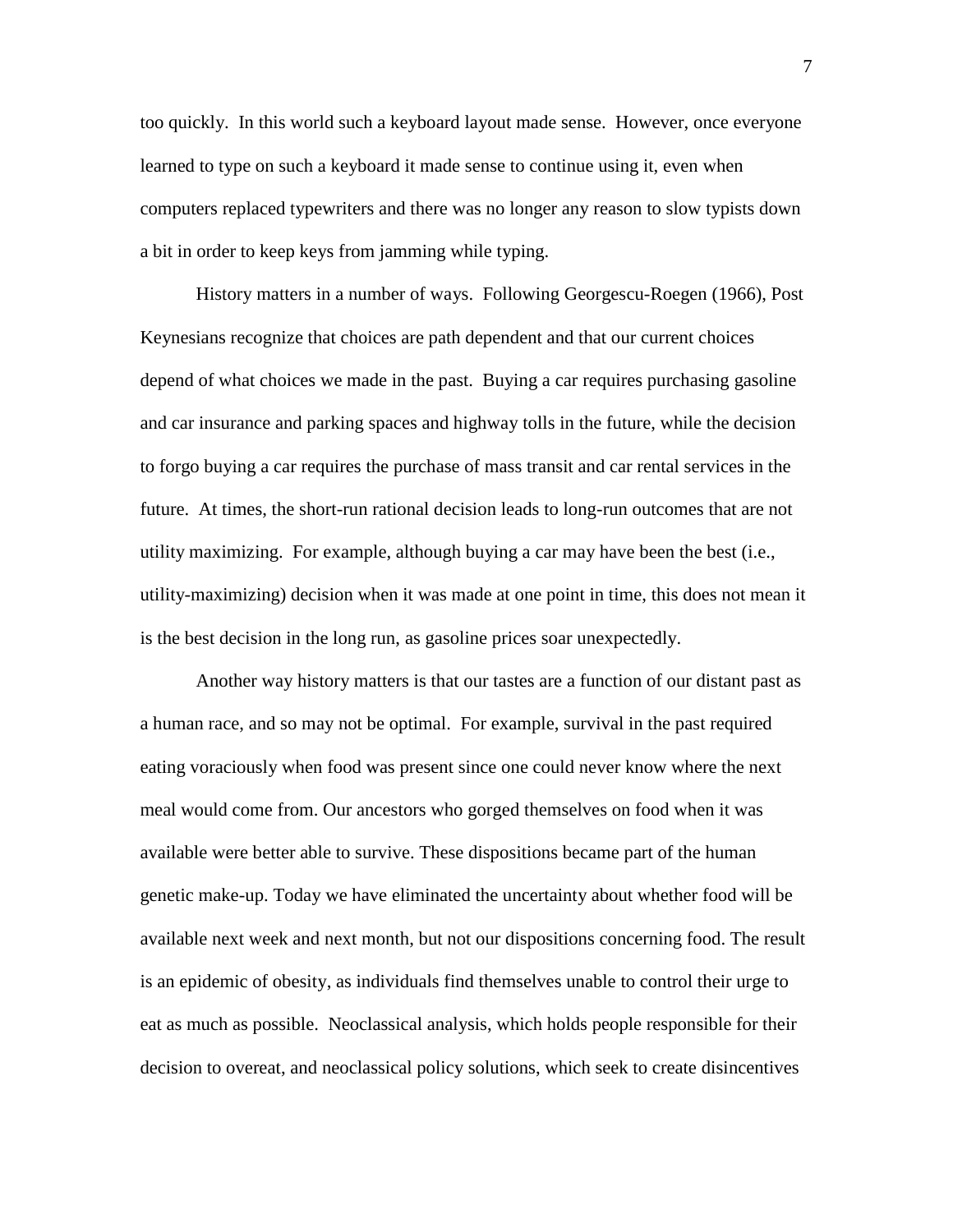for this behavior, ignores the historical origins of our behavior and assumes that the right incentives will help solve the problem. Of course, incentives can help; the question is the extent to which they help and the circumstances under which they help.

This has important implications for policy. Growing up in a poor family and in a poor area, makes it more likely that children will attend poor schools and become poor adults. So path dependence is important when analyzing poverty; it is not just a matter of individual incentives and choices. In addition, families may have strong preferences for schools that are close by, just as our ancient ancestors wanted their children nearby- greater proximity increases the chances that children will survival. If this results in parents selecting to send their children to poor schools close to home, this defeats the neoclassical policy solution of school choice as a means of solving major defects in the US educational system.

#### (4) *Imperfect Market Structures versus Perfect Competition*

History is also important because institutional structures develop historically and, once in place, are hard to reverse. This is especially true of market structures. This leads to the fourth main tenet of Post Keynesian economics—the existence and benefits of imperfect competition.

The Post Keynesian economic world is comprised of large oligopolistic firms that control the market and are not subject to the dictates of consumer demand (Eichner 1976; Galbraith 1967). Rather, large firms mold consumer preferences and choices. A large part of the reason firms can do this is that, contrary to neoclassical theory, Post Keynesians do not see consumers as knowing what they want to consume. So they look to the environment for clues. In this way, advertising can affect tastes and preferences.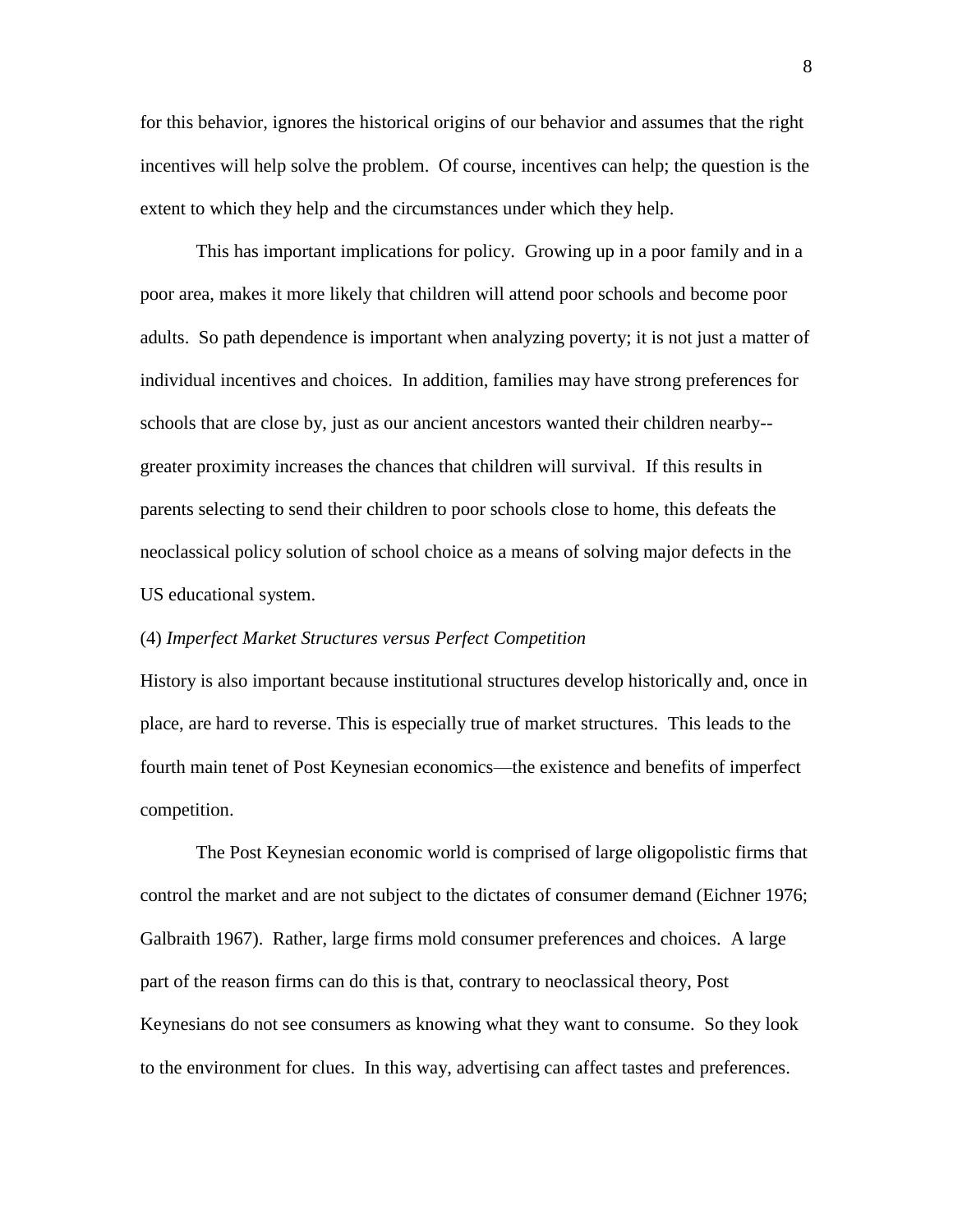Moreover, there is some sort of bandwagon effect when some people's preferences are changed and others want to follow suit. Also, in a modern technological world, where communicating via the most advanced technology is important, what other people have and use becomes crucial when I make my decisions about technology. In a world of large firms and sub-optimal outcomes, state action is frequently necessary.

The neoclassical approach also ignores the benefits of imperfect market structures. It focuses on the efficiency of greater competition; but competition also has its inefficiencies (Galbraith 1967). Large firms make a good deal of profit, and large firms can use this money to invest in new technology and increase their profits even more. In contrast, small firms with meager profits, and little access to capital, have few resources to invest in new technology and innovation.

Given the large costs and the high degree of uncertainty in the process of developing new products, it is natural that firms will seek to develop market power and try to influence consumers. Galbraith (1967) argued that large corporations seek to manage demand for their products in order to mitigate the uncertainties of the market and the uncertainty associated with large investments in research and development. Even if only a small fraction of consumers are influenced by the advertising itself, other consumers will be influenced by what they see others doing. This, as we have seen, rather than neoclassical rationality, is how most people actually make decisions.

Nowhere is this clearer than with drug companies. The US has granted monopoly power to drug firms. This generates monopoly profits that sustain the economic power of these firms. Power is maintained through advertising to consumers, through financial incentives to physicians, through political contributions to politicians, and through anti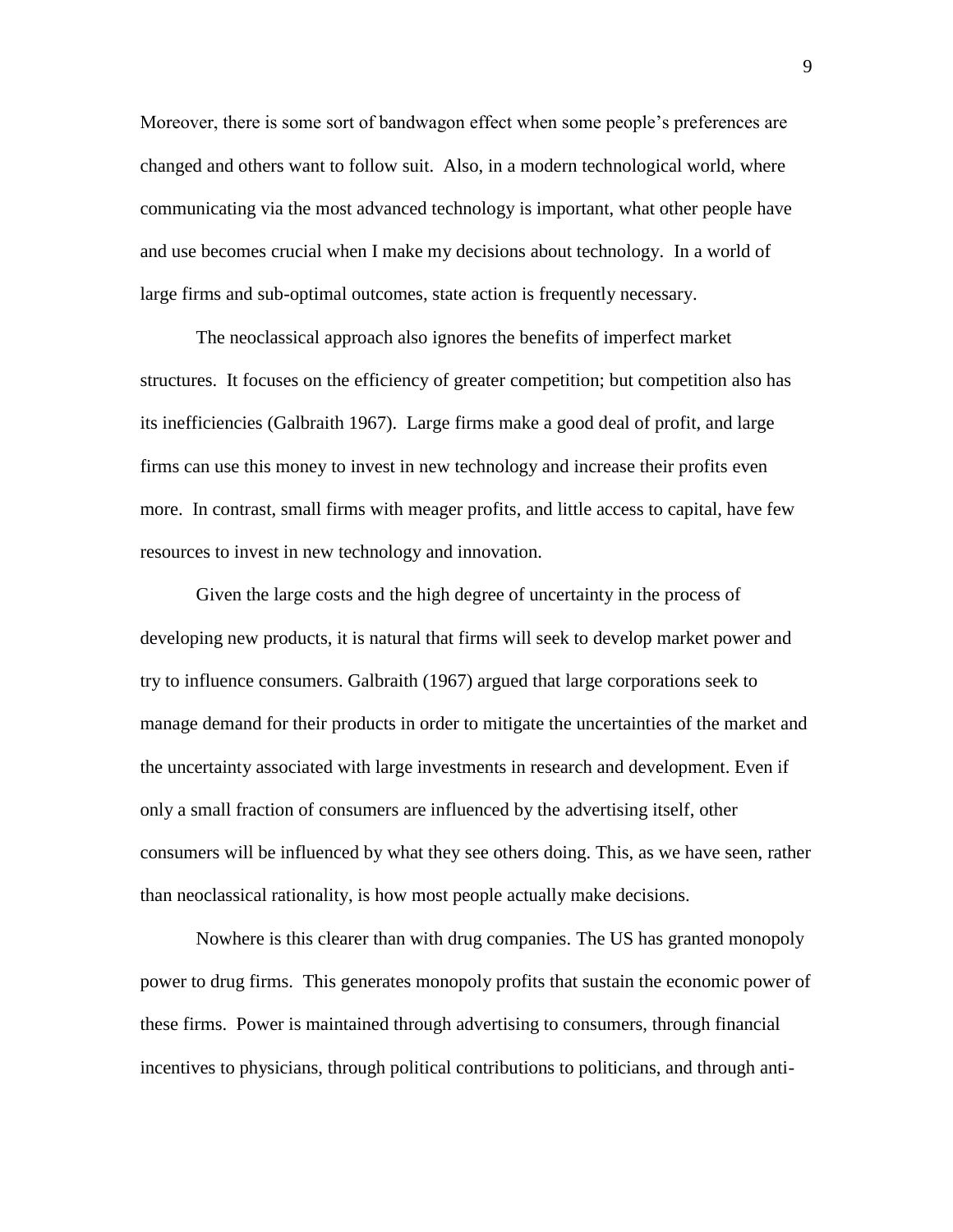competitive practices that deter other firms from entering the market and competing. These firms do not compete based on price; instead, they target the psychological needs of consumers and seek to distinguish their drug from other drugs on the market. They advertise to consumers by going over the heads of doctors, who are supposed to be the experts and supposed to prescribe medication for their patients (Abramson 2004). They make people believe they have some chronic condition that requires lifetime treatment with drugs (Moynihan & Cassels 2005).

In brief, drug companies are monopolistic marketing firms. Reinhardt (2004: 108) notes that marketing expenditures by drug companies exceed R&D expenditures by a factor of more than two to one. However, the problems are worse than this. Large R&D expenses go to what are called "Phase IV studies". These are studies of approved drugs already on the market, and are designed to learn about possible additional uses of the drug. Once a drug is approved by the FDA, doctors can prescribe it for whatever they want. Phase IV expenses are mainly payments to doctors to prescribe a drug for new uses and then report back to the drug company (Angell 2004: 39, 157ff.).

### (5) *Income and Substitution Effects*.

Finally, there is the issue of income and substitution effects. Neoclassical economists see substitution effects as of paramount importance, sometimes to such a degree that they exclude all income effects. Economies are seen as supply constrained, and incentives become important to assure that scarce resources get used efficiently.

In contrast, Post Keynesians see income effects as more important than substitution effects (Davidson 2005: 459). This is the essence of Keynes's (1964) rejection of Say's Law in *The General Theory* and his theory of effective demand. This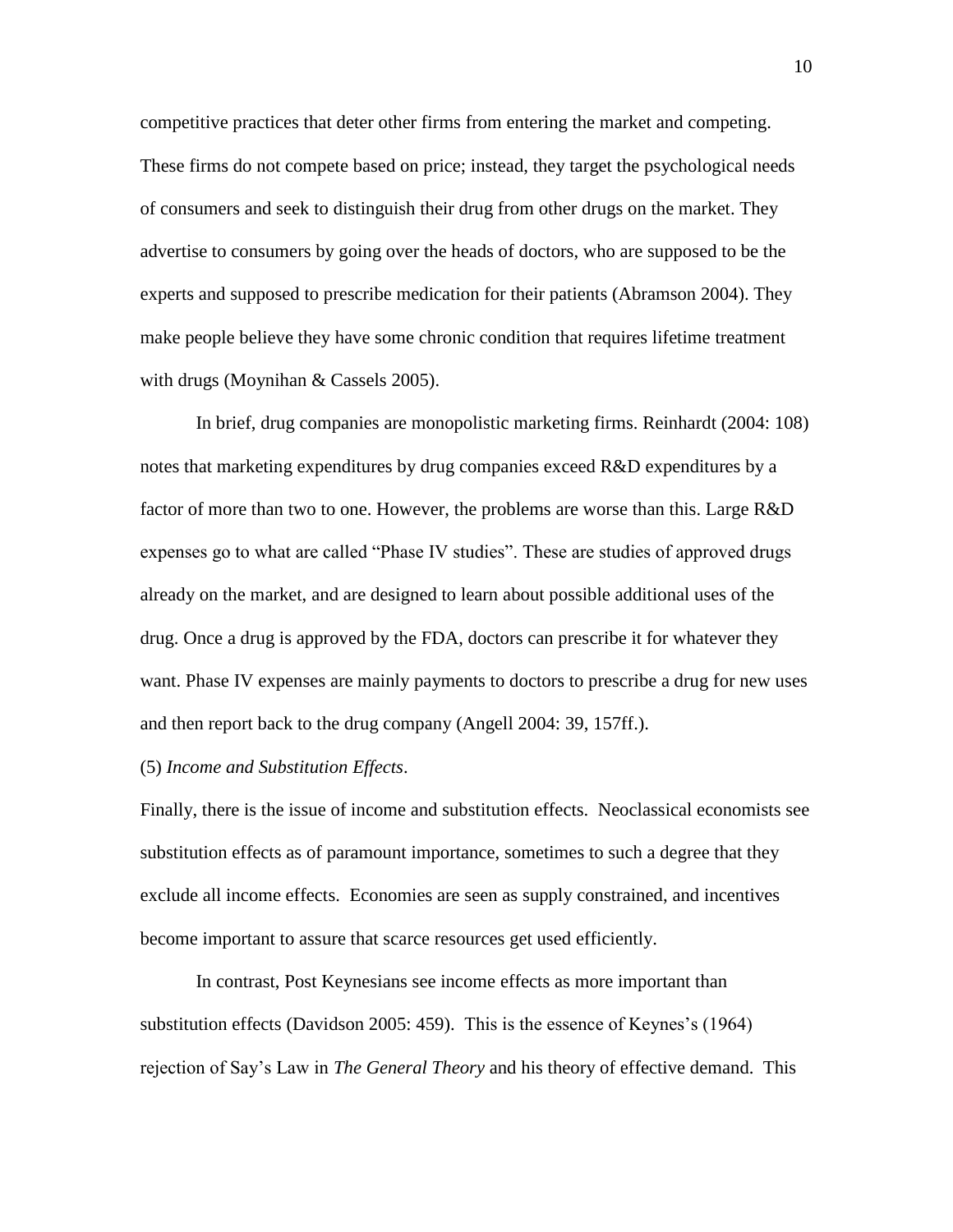means that for Post Keynesians creating income and spending are what matters most for generating full employment, which via the multiplier process generates more income, spending and employment. This then helps generate a virtuous cycle of economic and income growth. At the macroeconomic level this means that investment determines savings rather than savings determining investment. Investment is not constrained due to insufficient savings; rather, investment is constrained by the social and psychological forces in the real world that keep firms from expanding.

There are important microeconomic applications of this idea. Consider the issue of crime prevention. Criminals with drug habits or gambling debts may need to acquire a fixed sum of money. For these people, the problem is not choosing between crime and legitimate employment; rather, the problem is insufficient income. Putting more resources into crime prevention will reduce the expected returns from criminal activity. But as Nell (1994) points out, this can have perverse effects. Having more police on the streets and increasing enforcement efforts will reduce the supply of illegal drugs. But this raises the price of drugs and leads to more crime, since addicts must now steal more in order to feed their drug habits. Increased penalties also result in greater incentives for criminals to bribe law enforcement officials, and with greater incentives, law enforcement officials are more likely to accept bribes. In this case, crime will not fall; rather, there is more crime (bribery and attempts to cover-up the bribe). Moreover, greater penalties provide greater incentives for criminals to threaten witnesses, making it harder to get eyewitnesses to testify in court.

## **III. Policy Implications**

As noted in the previous section, the main Post Keynesian principles can readily be

11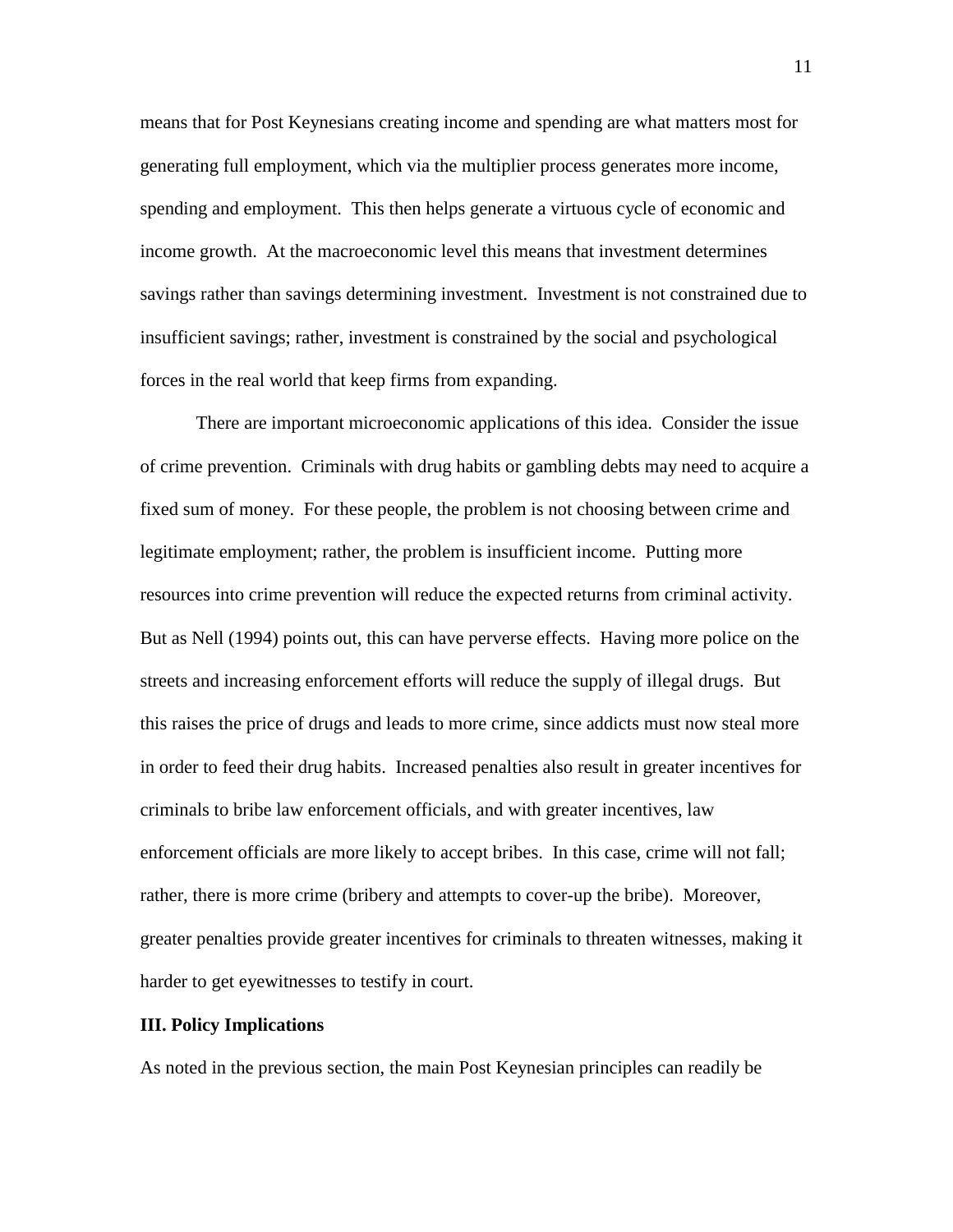applied to a number of microeconomic issues. Doing so leads to very different policy conclusions than what we get from neoclassical theory. In what follows, we look at the issues of health care, crime and productivity growth in some detail. Pressman (2007a, 2007b) draws out the policy implications of bringing Post Keynesian principles to debates surrounding poverty and education policy.

### (1) *Health Care*.

When thinking about health care, imperfect competition and income effects become important driving principles for developing a Post Keynesian approach to health care policy.

Given the existence of large firms with a good degree of market power, Post Keynesian approach to health care would focus on a regulatory response to controlling health care spending and costs. This response consists of three parts—independent regulatory agencies, controls on advertising drugs, and price controls. Regulatory agencies need to be independent of the drug companies. Government bodies that make important decisions about public health and safety should not be supported by pharmaceutical companies, and individuals who make key decisions should not benefit from them financially. In the US, this is presently not true of the Food and Drug Administration. We prohibit such conflicts of interest for politicians and central bankers; regulatory officials should be held to the same standards.

Neoclassical economists generally regard advertising as benign. It just provides information to the consumer. It cannot manipulate consumer tastes and preferences since these are known to the individual and given to the individual. Following this line of reasoning, pharmaceutical company advertising informs and empowers patients. But as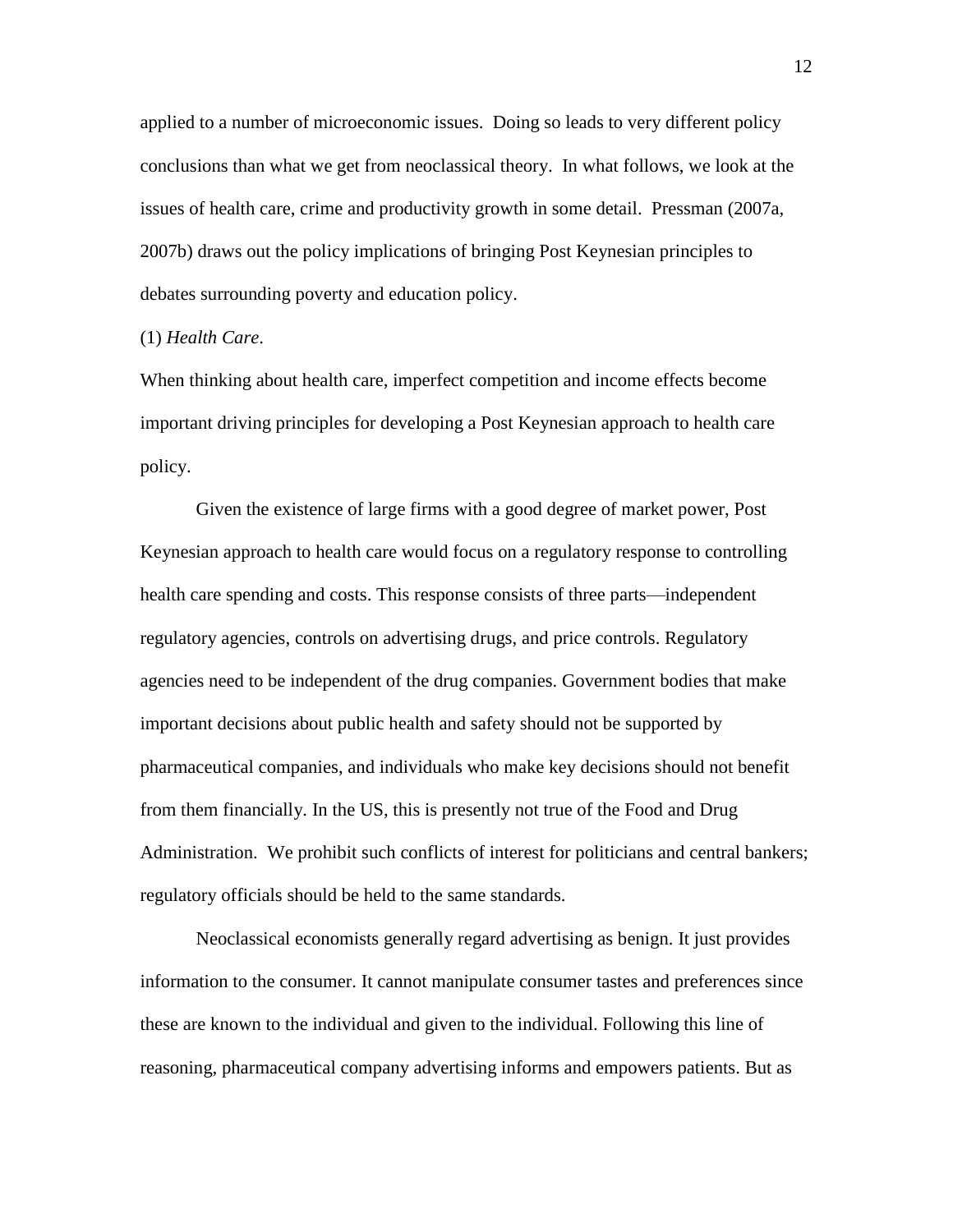Moynihan & Cassels (2005) show, pharmaceutical companies typically hide the dangers of drugs from consumers and the FDA, extol the virtues of drugs with few or no benefits, and then use advertising to create fears so that consumers will see their doctor to get prescriptions for expensive medications. From a Post Keynesian perspective, marketing is not designed to provide information to consumers. Rather, as Galbraith (1967) notes, it is designed to aid the planning of the firm and manipulate the consumer. Thus, a Post Keynesian health care policy would support a ban on drug advertising in the US similar to the ban that exists in virtually every other developed country in the world. Drug companies should not be able to advertise directly to consumers and should not be able to influence the decisions of doctors. And doctors, like government regulatory agencies, should not face conflicts of interest when prescribing medication, running diagnostic tests, or providing treatment.

Post Keynesians have supported controls on prices as a means of controlling inflation. As Galbraith (1952) argues, large companies already control prices, and it is not hard for the government to control things that are already controlled. When most R&D for new drugs is funded by the US government and the government gives drug companies a monopoly on new medication, they should be able to negotiate lower prices for the consumer. The market is already distorted. Controls merely put the power of the government against the power of large drug companies. Currently, the US is the only developed nation that does not control drug prices. In Canada the rule is the prices cannot exceed the median price of seven other developed nations when first introduced and can then only increase with inflation. The result is that drug prices in Canada are half to twothirds of US prices (Angell 2004: 219f.). Lipitor, the top-selling pharmaceutical product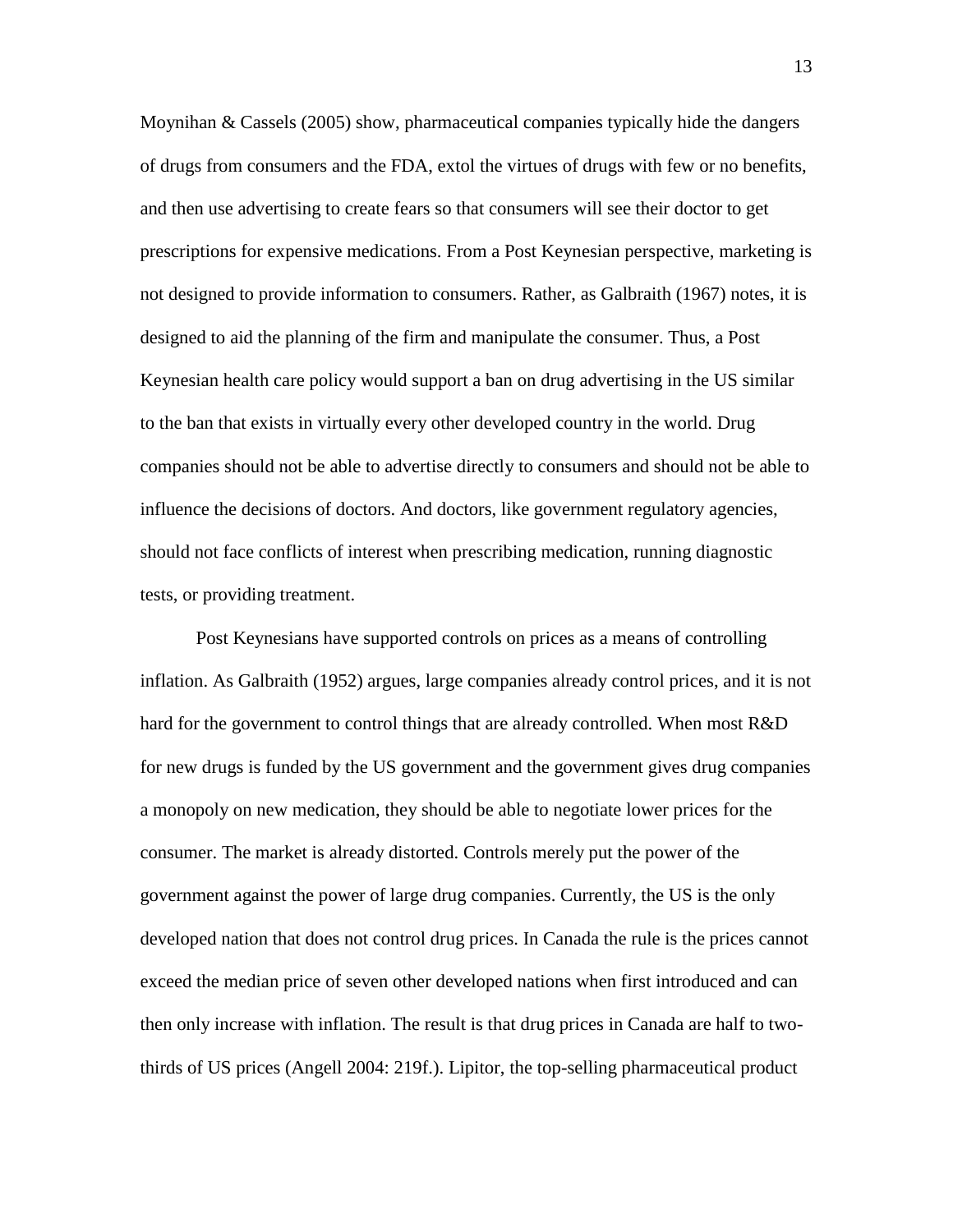in the US in 2003 cost \$1.81 per tablet in the US. But in Canada, the cost was only 99 cents; in the UK, Lipitor cost 90 cents per tablet; and in France, the cost was only 67 cents. On average, for a set of 30 drugs, prices were 52% lower in Canada, 59% lower in France, and 47% lower in the UK compared to the US (Andersen *et al*. 2004).

Finally, Post Keynesians should oppose health savings accounts (and flexible spending accounts), the policy option supported most enthusiastically by neoclassical economists for dealing with rising health care costs. These accounts require that individuals save for future medical expenses, and give individuals tax deductions as a reward for saving. With consumers now paying for the entire cost of their health care, it is assumed that they will be more cost conscious and help bring rising health care costs and expenditures under control.

One problem with this policy solution is it is not likely that low-income households will be able to put a good deal of money into health savings accounts since they have accumulated little wealth and they need most of their annual income for day-today survival. In addition, the main benefits of health care savings accounts go primarily to wealthy households in high tax brackets. Putting \$5000 into a health savings account costs only \$2500 for someone in a 50% tax bracket, but \$4000 for someone in a 20% tax bracket. Looking at this another way, the government pays for a larger portion (50%) of health savings account contributions by wealthy households than other households.

Finally, Post Keynesians should worry about the macroeconomic consequences of health savings accounts. If households actually do save more as a result of health savings accounts, this will just raise unemployment. Since high unemployment leads to inequality and poverty (Galbraith & Garcilazo 2007; Pressman 2007b), and since poverty and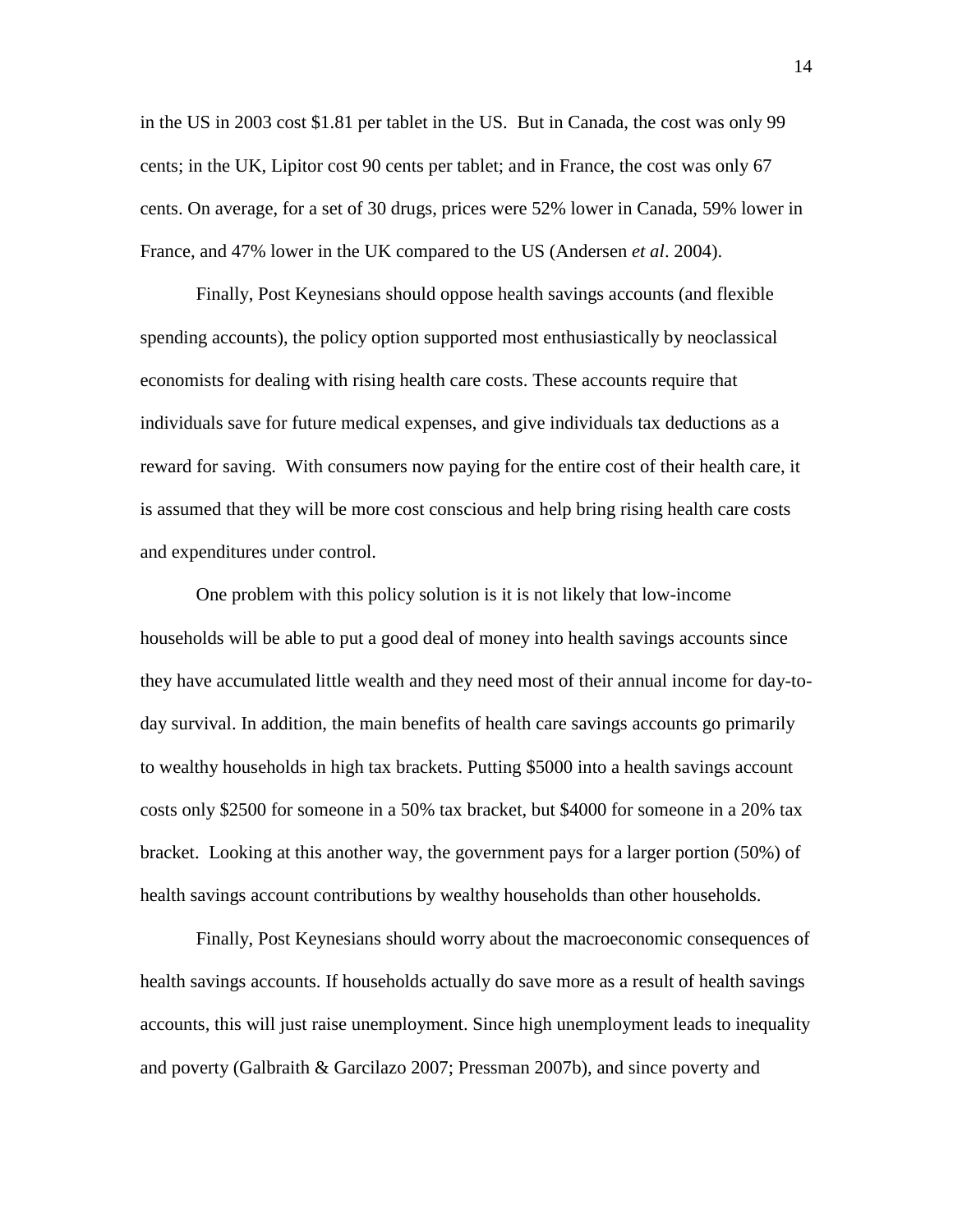inequality are known to cause health problems, these policies are likely to have the perverse effect of generating more health problems and more spending on health care. (2) *Crime*.

Concerning crime, recognizing social rationality, uncertainty, and the importance of income effects should lead Post Keynesians to a very different analysis and very different policy conclusions from neoclassical theory. As noted above, moving beyond the individual, a Post Keynesian approach looks at peers, the community, and the entire economic fabric as contributing to crime.

Akerlof & Yellen (1994) take this social view of individual behavior and develop a model of crime that dovetails in many ways with the Post Keynesian approach. Their model points to the problem with focusing exclusively on individual incentives and rational choice. Akerlof and Yellen note that for police to solve crimes they need help from the community—tips, eyewitness testimony, and cooperation with the police. If penalties for criminal acts are thought to be too severe and unfair, then people in the community will be less likely to cooperate with the police and so it is less likely that criminals will be caught. Their model of criminal behavior has a high-penalty, lowcooperation equilibrium, and also a low-penalty, high-cooperation equilibrium. In contrast to the neoclassical approach, this means that severe penalties (like the death penalty) are unlikely to be effective deterrents. Moreover, if the penalties are imposed unfairly (for example, if blacks and the poor are more likely to receive the death penalty), then by contributing to feelings of unfairness the death penalty may actually lead to more crimes being committed.

15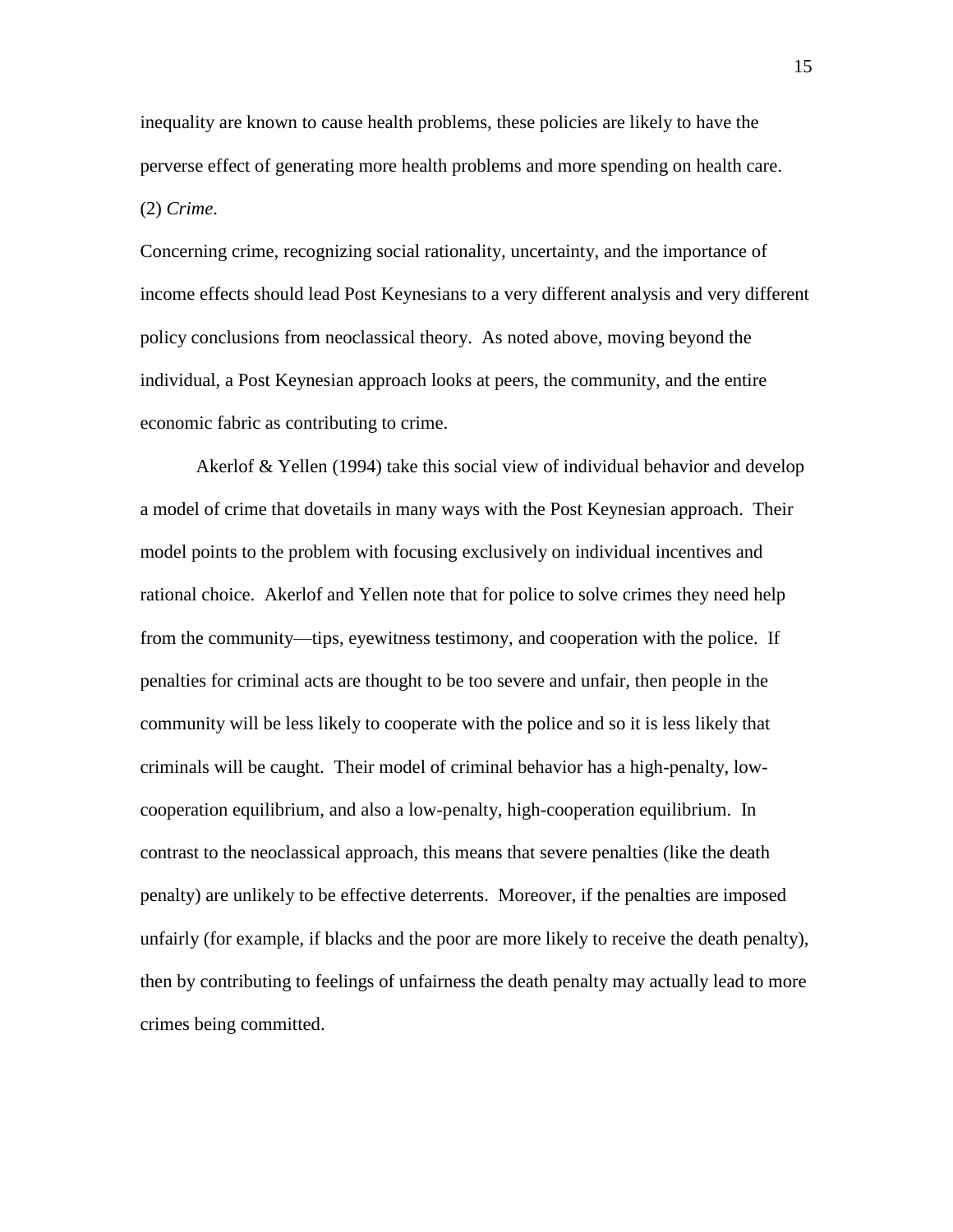Social aspects of individual behavior have even been introduced into neoclassical models of taxpayer compliance and have received a good deal of empirical support. Frey (1997) argues that increasing penalties may reduce or "crowd out" external motivations to pay taxes and so may increase tax cheating. Supporting this view is the experimental work of Scholz & Lubbell (2001), which finds that cooperation declines significantly when penalties are introduced. Likewise, Levi (1998), Slemrod (2003) and Torgler (2003) find that perceptions of fairness and trust in government are more important than economic incentives in determining whether people cheat on their taxes. One interesting consequence of this view is that low (marginal) tax rates, by contributing to inequality and to perceptions of unfairness, may actually *increase* cheating on taxes.

In contrast to neoclassical policy solutions, a Post Keynesian approach to crime points to the need for policies that aid low-income households and increase opportunities for the children of low-income households. Again, it focuses more on income effects than on getting incentives right. This means more government programs such as WIC and Head Start, which provide food and education assistance to poor families with children. It also points to the need to spend more money for the education of those who begin life with disadvantages.

The good news is that such policies are likely to pay for themselves in the longrun. In a recent attempt to quantify just a small part of these gains, Harry Holzer *et al*. (2007) culls the results from numerous previous studies. This paper finds that the cost to the US of childhood poverty amounts to around \$500 billion per year, or 4% of US GDP. The costs involve reduced productivity, more unemployment, greater incarceration, and greater government benefits. One implication of this study is that a relatively large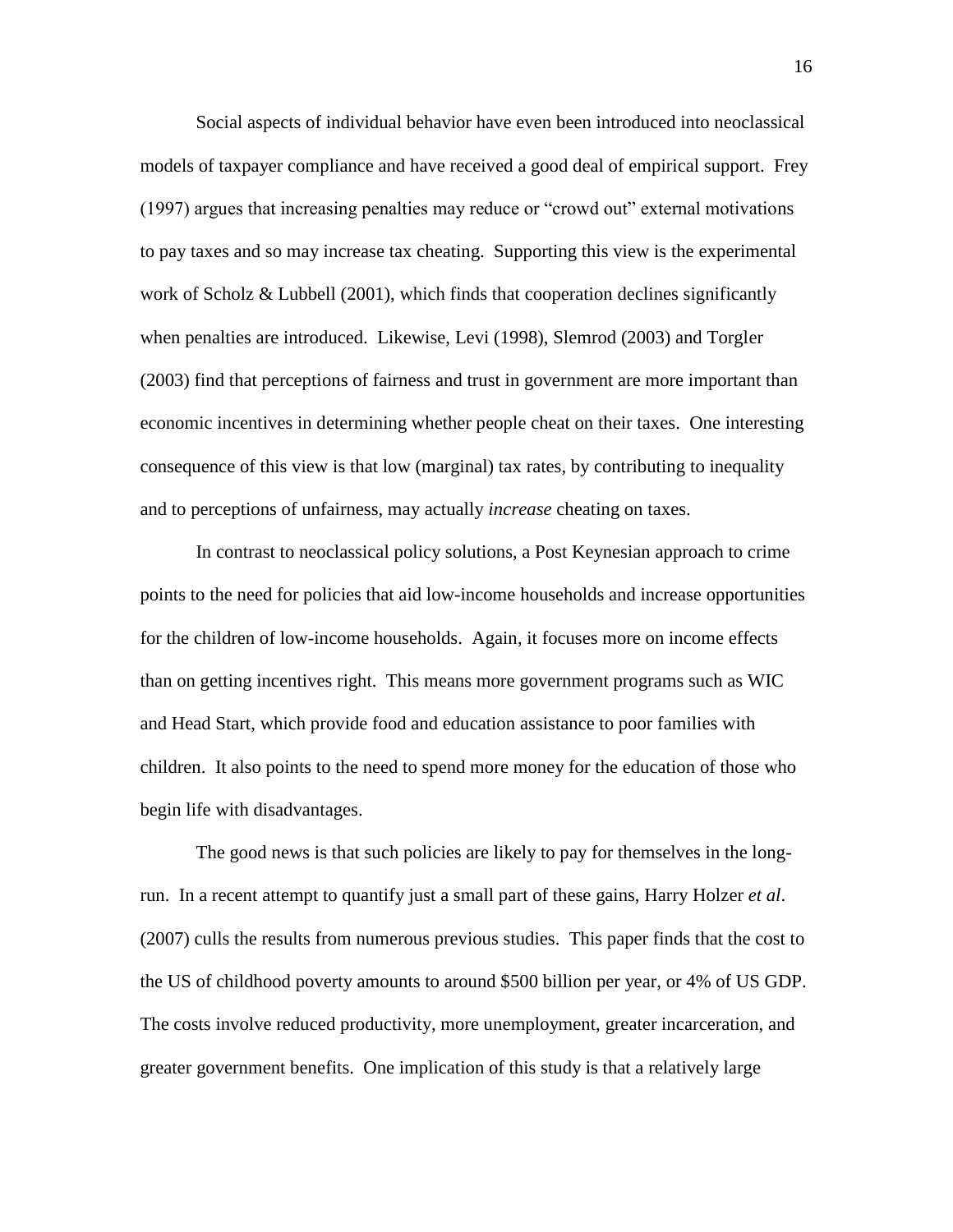redistribution to low-income households would effectively pay for itself on an annual basis.

The neoclassical view of tough punishment to deter crime also goes wrong by focusing exclusively on incentives to keep rational people from committing crimes. If there is uncertainty about capture and about serving time, and if these outcomes depend on community involvement, the excessive penalties will not do the job of preventing crime. Rather, from a Post Keynesian perspective the goal should be to help individuals to develop skills and help people get jobs so that they can receive decent incomes and become functioning members of society. In addition, denying education and training to inmates because of fears that it would *encourage* crime, ignores the fact that time in jail reduces job skills and the possibility of getting a job upon release, while at the same time increasing "criminal human capital".

Many government programs designed to help reintegrate offenders back into society have been shown to be effective. In a quasi- controlled experiment, Saylor  $\&$ Gaes (1992) found that prisoners given job training, and those who work in prison, have better employment experiences after release than those in a control group. Meta analyses of juvenile delinquency (Lipsey 1992) and rehabilitation programs (Andrews *et al*. 1990) find that these programs reduce criminal activity, but only by a small amount. In a comparative analysis of several programs, Lipsey (1992) found that employment programs were most effective in reducing recidivism. Tremblay & Craig (1995) report that parent training and support programs, especially those with intensive intervention, reduce youth crime. Substance abuse treatment programs, and prison work programs,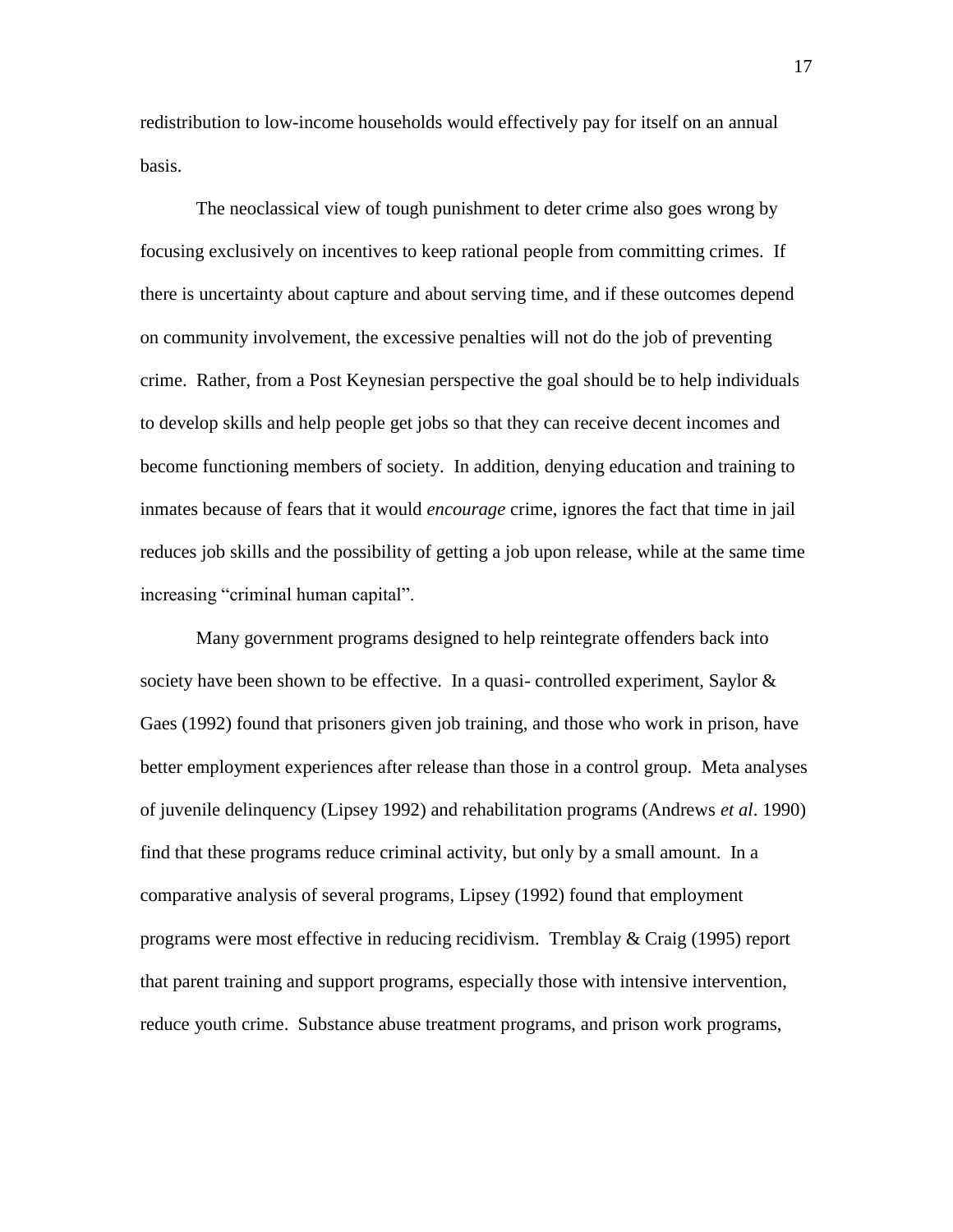have also been shown to reduce recidivism and promote social behavior (Gaes *et al*. 1999).

Supporting the importance of jobs, income and skills, the Transitional Aid Research Project (TARP) was a randomized experiment to test the effects of income supports for ex-offenders in Texas and Georgia released from prison in 1976 to 1977. Although these supports did not reduce recidivism, employment and legal earnings were found to have strong and significant effects on recidivism rates (Needels 1993). These effects are stronger the greater the human capital possessed by the individual and the more education they have (Needels 1996).

Finally, a large body of evidence suggests that recidivism falls when inmates have access to college (Adams *et al*. 1994; Fine *et al*. 2001; Lipton *et al*. 1975; Rose 2004). In the 1960s and 1970s, US social policy actually focused on helping individuals in prison become functioning members of society by providing them with education and job training. The 1972 Pell Grant program provided tuition assistance to low-income students and became the main source of funding for college-in-prison programs (Erisman & Cortardo 2005). But since the 1980s, neoclassical economics has impacted policy and a "get-tough" attitude has prevailed at all levels of government; as a result, politicians fear being accused of being soft on crime. The 1994 Violent Crime Control and Law Enforcement Act denied Pell Grants to prisoners. College-in-prison programs quickly fell from 772 in 1992 to 170 in 2006, as 25,000 prisoner-students lost their main source of funding. Based on its cost-effectiveness alone, there is good case for restoring Pell Grant funding for those in prison and for increasing spending on college-in-prison programs (see Foster & Sanford 2006).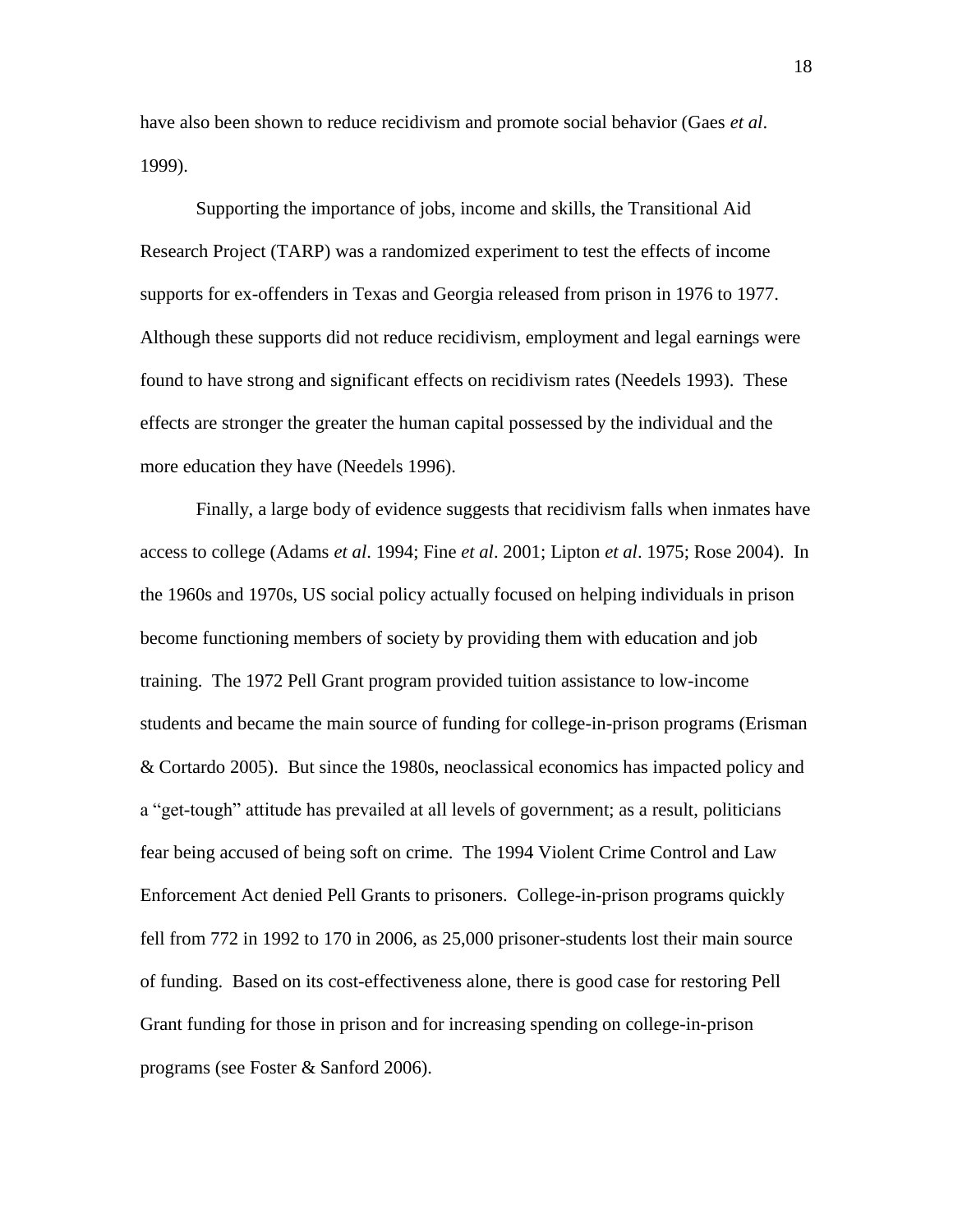### (3) *Productivity*.

A Post Keynesian approach to productivity growth would focus on the importance of income effects rather than substitution effects for productivity growth, as well as the social notion of rationality and the importance of historical time.

Productivity, more than anything else, determines the standard of living for a country and the average household, and it is productivity growth that determines how much living standards grow on average. The neoclassical approach to productivity growth relies on market signals generating incentives for firms to produce goods efficiently and for workers to be more productive employees. This approach ignores income effects, and ignores the fact that productivity may be a social phenomenon to a large extent.

Adam Smith [1776] noted many years ago that productivity improves when firms can divide tasks, when individuals can specialize in narrow duties, and when machinery can then be employed to assist workers in their jobs. This is possible, however, only when firms sell a sufficient quantity of goods to justify both the capital investment and the restructuring of production. For Smith, the greater the extent of the market, the more the firm would sell and the greater the productivity of workers.

This idea remained dormant in economics until the early 20th century when Allin Young (1928) argued that many industries operate under conditions of increasing returns to scale. As more and more gets produced, costs fall because fewer resources are used to produce each good. Increasing returns thus means that productivity grows as output expands. Thus, during times of slow economic growth, productivity will not grow by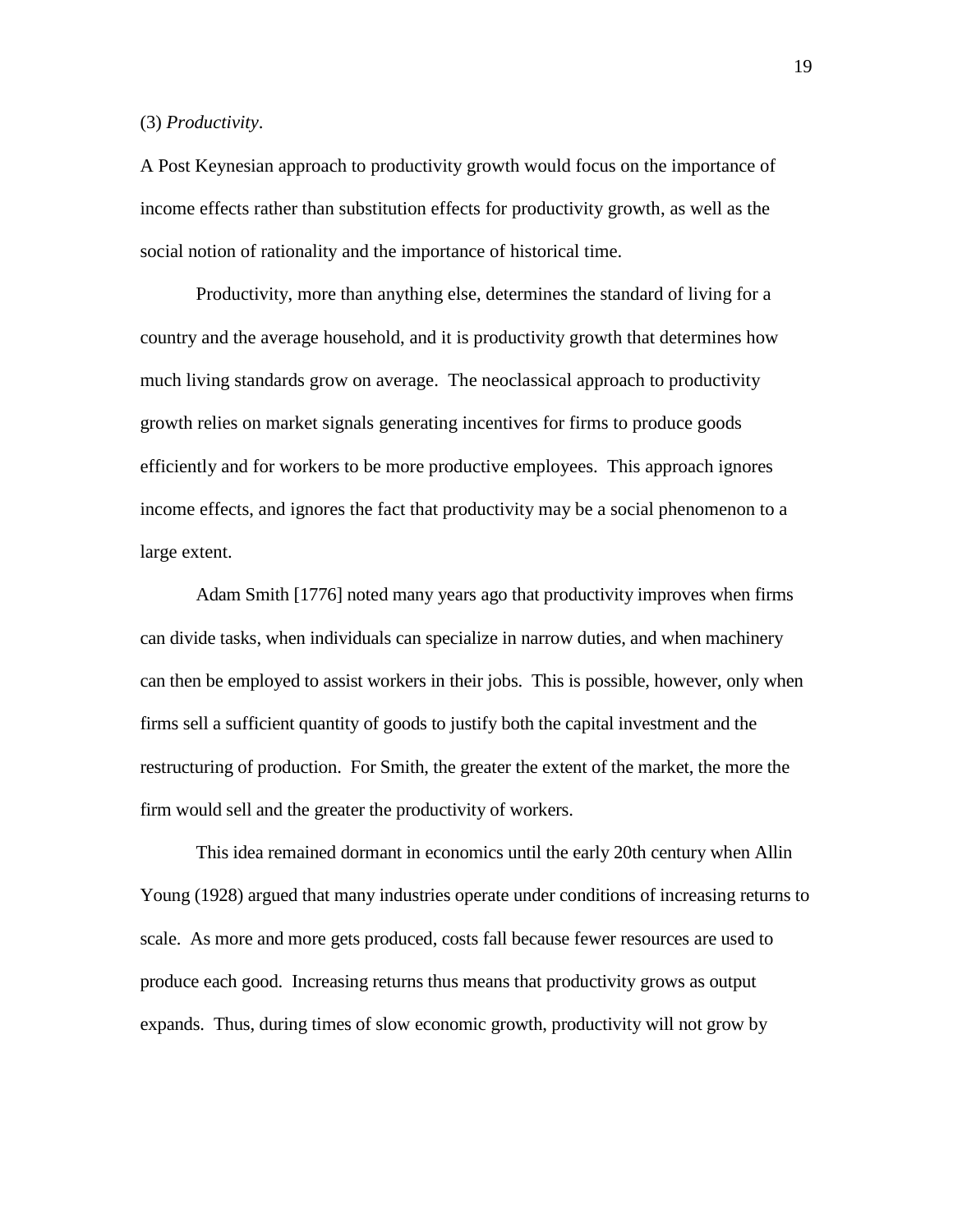much. Following Smith, Young thought that greater sales would also lead to the greater use of automation and increasing returns to scale.

In brief, for Smith, for Young, and for Post Keynesian economists, it is the growth of demand that determines productivity growth. When unemployment is low and the economy is booming business firms must figure out how to use labor more efficiently. This is just a minor concern in times of high unemployment. When economies experience recessions, firms focus on maintaining sales and surviving the difficult economic times. They need to think about cutting costs in the short run rather than issues of long-run growth and profitability. Laying off workers or curtailing hours becomes more important to the firm than using the existing labor force more productively. In contrast, during booming times, firms do not need to concern themselves with keeping afloat. With increasing sales and labor shortages, firms need to think about using workers more efficiently (Sylos-Labini 1983-84).

A second reason that productivity growth is demand driven stems from the nature of productivity in a service economy. For most service firms, demand is the main determinant of worker productivity. Consider a symphony orchestra. The productivity of the orchestra does *not* depend on how fast the musicians can play a piece or a few pieces of music. Rather, the productivity of the orchestra can only be measured by the amount of money that they take in via ticket sales. When the economy is doing poorly, and people are reluctant to spend money, they don't go to the symphony. The productivity of the symphony orchestra thus languishes. In contrast, during booming economic times, the concert hall is full and the productivity of the orchestra (the value of its output divided by the number of players) increases as spending on concert tickets increases.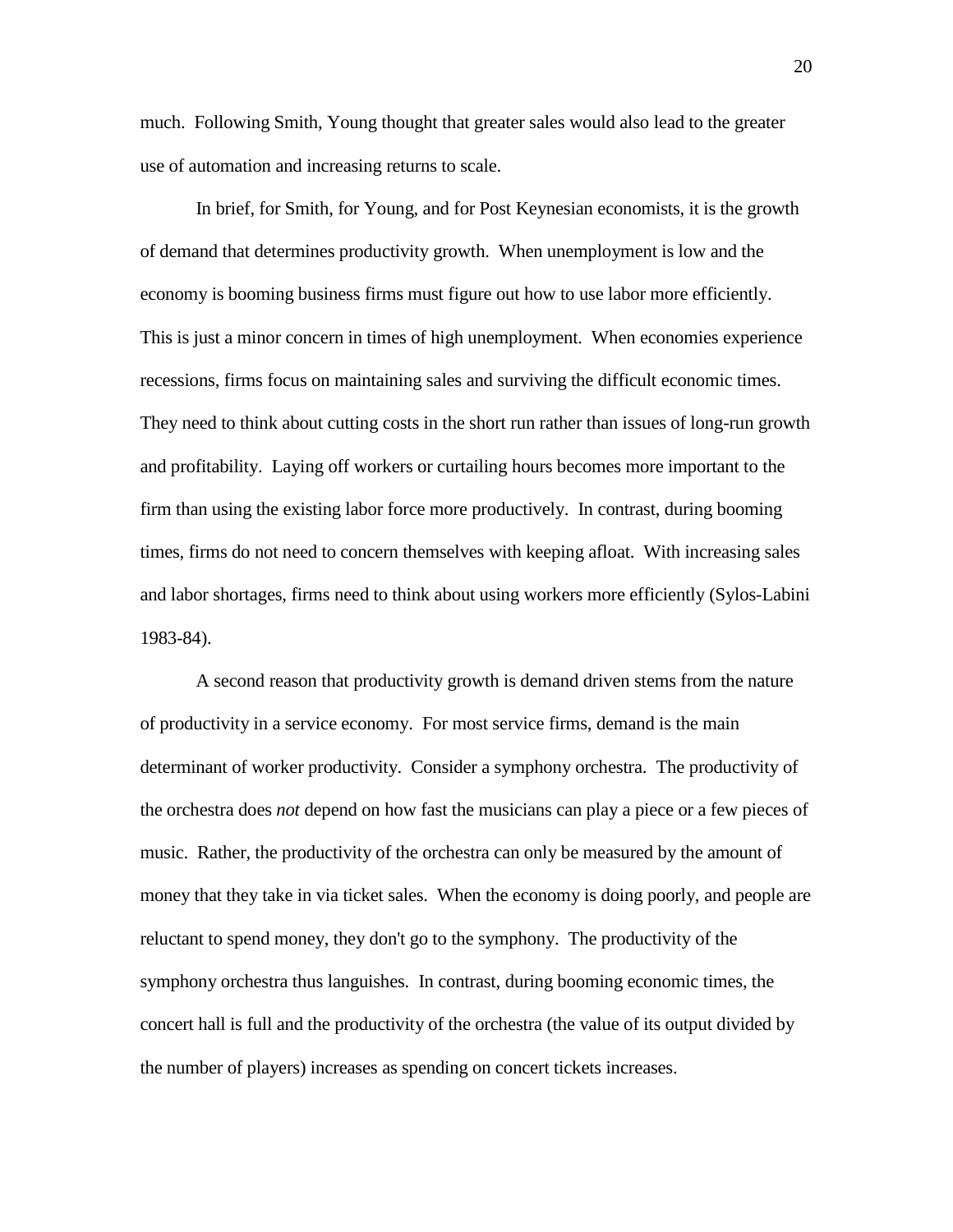What is true of the symphony orchestra is true of most service occupations.

Teachers are, by definition, more productive the more students they have in their classes. Greater demand for higher education thus improves the productivity of college teachers. The productivity of the sales force in a store, the productivity of real estate agents, the productivity of newspapers reporters, and the productivity of management consultants (who try to help firms become more productive) all depend on the value of sales.

But there is a second reason individual incentives may not be as important for productivity growth. The ultimatum game poses the following problem. Two people are given a fixed sum of money to divide up. The first subject can propose any division of the money that they like; the second subject can only accept or reject this division. If the division is accepted, each person receives the amount of money proposed by the first subject; if the division is rejected, each person receives nothing. Kahneman *et al*. (1986) ran a number of experiments where individuals played this game for real stakes. He found that people do not behave as predicted by the rationality assumption of economists. Dividers tend to make substantial offers to the other subject, when they could have offered close to zero, reasoning that the second subject would not reject getting a very small amount of money. Furthermore, most people reject unfair or unequal offers, despite the fact that it is personally costly and economically irrational. These results have been replicated time and time again, including cases in which people rejected offers as large as one month's pay because they felt that the split was unfair (Henrich *et al*. 2001).

Neurological studies have found that offers are more likely to be rejected when there was strong activity in the anterior insula area of the brain, which has been found to be associated with negative emotional responses. It seems as though rejecting unfair

21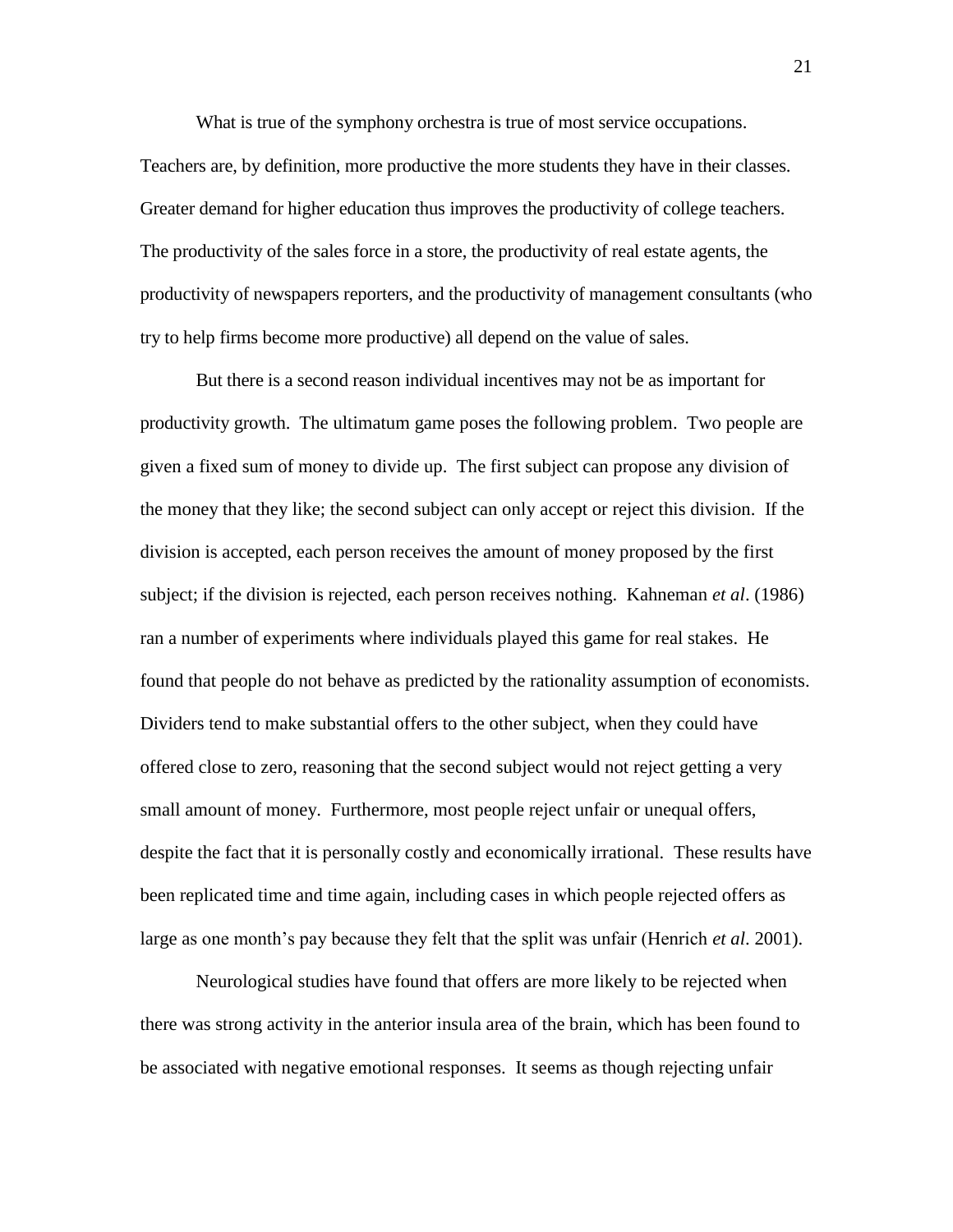offers is not the result of rational, deliberative action in our brains; rather, it is the result of a negative emotional response (Cohen, 2005, p. 14). In other words, we have some internal sense of fairness. More than likely, this arose for evolutionary reasons and contributed to human survival (see Field 2002).

I would like to propose a modified version of the ultimatum game, one directly applicable to the question of productivity growth. In this game, the original proposer still gets to divide the pie and the second subject still gets to accept it or reject it. However, the result of rejecting the pie is *not* that both subjects get nothing. Rather, the result is that both subjects get less-- although distribution of the pie remains pretty much the same.

This revised ultimatum game approximates what goes on in real world economies. Large firms propose a division of the economic pie. Workers can ill-afford to reject this offer outright, since most workers need a job and an income to survive. But workers can *quasi-reject* a proposal they regard as unfair in other ways—by working less hard, by sabotaging production and firm efficiency, by causing a great deal of firm resources to be used in setting rules, monitoring workers, and dealing with actual and possible law suits. The net result is a loss of efficiency, or a smaller pie.

This analysis leads to very different policies than the neoclassical approach. It means that to improve productivity growth we need to reduce income inequality. This means that high taxes are *not* a problem, but are a solution; in fact, low taxes on the very wealthy may actually lower productivity growth rather than increase it.

This view even has some empirical support. If you look at when the US economy performed best, in terms of rising productivity growth, high and rising living standards,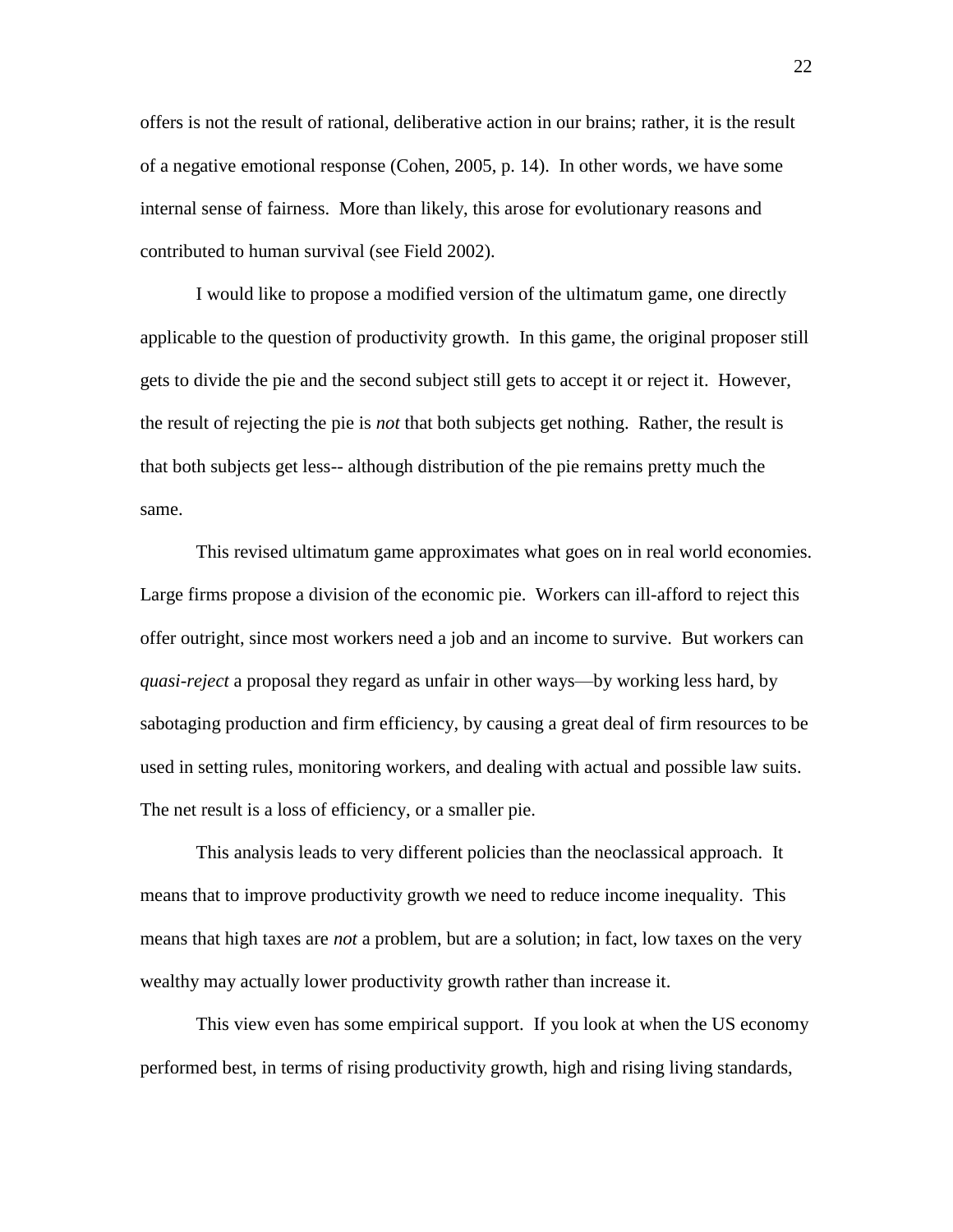and low rates of unemployment, the past 25 years or so have not been very good (except, of course, for the very wealthy). Since the 1970s productivity growth has stagnated, unemployment has been relatively high, and average household incomes have barely increased (despite a large rise in the number of household members who are part of the labor force). All the policies enacted since the early 1980s to reduce government regulation of business firms, cut the top marginal tax rates, and reduce redistributive government spending have resulted in rather poor economic performance for more than a quarter of a century. In contrast, the glory days for the US economy were the 1950s, the 1960s and the early 1970s. These were times of very high marginal tax rates-- exceeding 90 percent on the top income earners. They were times of significant and growing income redistribution, of greater support for education, and of substantial regulation of markets.

Further support for this view comes from more microeconomic studies. Economists typically focus on the benefits of inequality for individual performance. Their evidence for this comes from sports like golf and auto racing, where the greater the inequality of the prize money, the better the individual performances. While this is true of individual sports, it is not true of team sports. Mat Bloom (1999) has analyzed baseball salaries and found that the wider the pay differences, the worse the team performance and the worse the individual performances on the team. There is further empirical support for this in studies of manufacturing firms. Cowherd & Levine (1992) found that firms with wider pay differentials have lower product quality. So while in individual competitions inequality is likely to enhance performance, in real world situations, where productivity and performance depend on social factors, inequality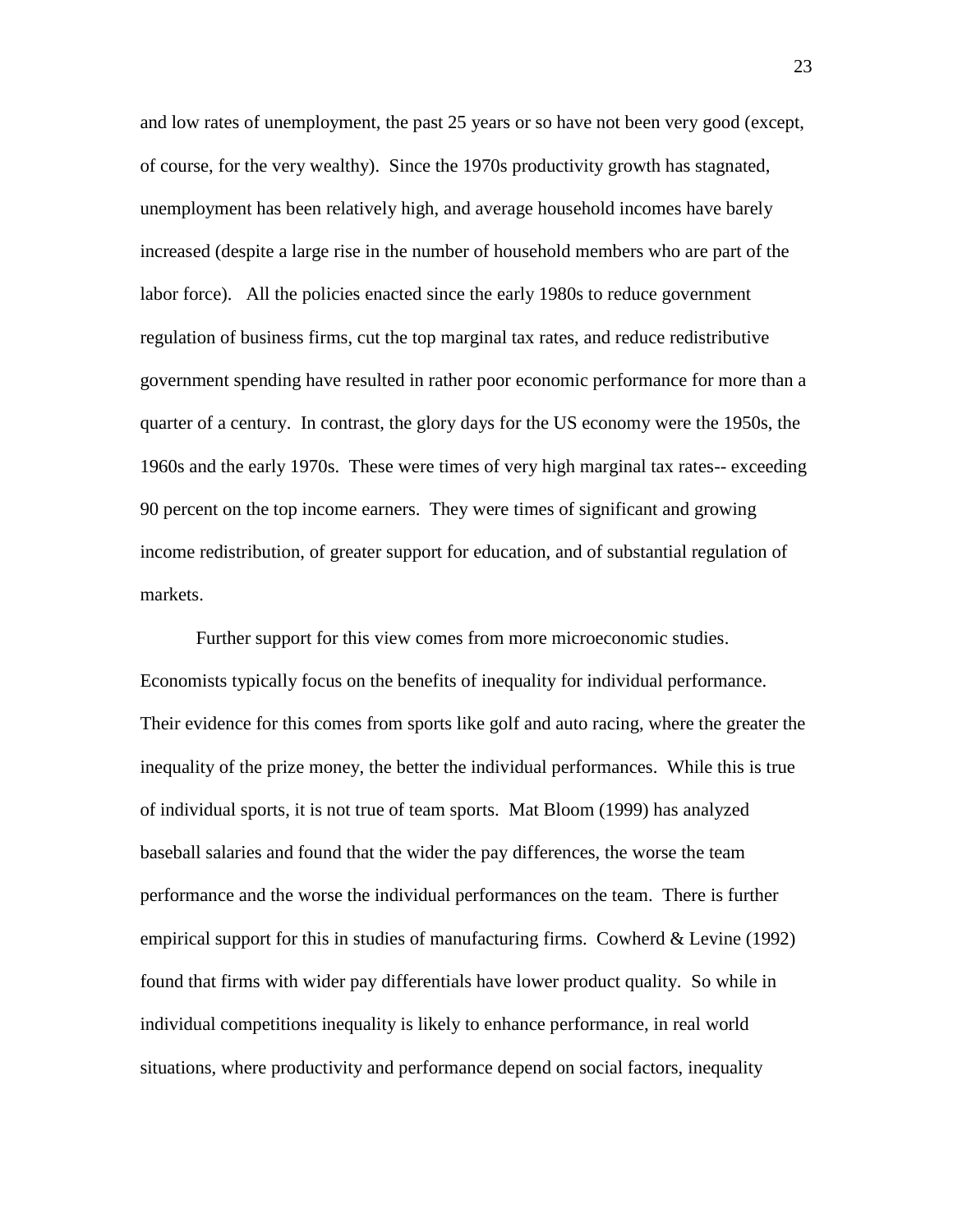appears to actually harm performance. Sharply progressive taxes and large wage floors are, therefore, likely to contribute to productivity growth.

## **IV. Summary and Conclusion**

This paper has begun the process of applying Post Keynesian principles, usually invoked

in macroeconomics, to microeconomic policy questions. It has shown how a Post

Keynesian approach yields a policy analysis and a set of policy solutions that are very

different from neoclassical economics. There is still a great deal of work to be done in

this area. It is time for Post Keynesians to begin this work.

### **REFERENCES**

Abramson, J. (2004) *Overdosed America* (New York: HarperCollins).

Adams, K., Bennett, K., Flanagan, T, Marquart, J. Cuvelier, S., Fritsch, E., Gerber, J, Longmire, V. & Burton, V. (1994) A Large Scale Multidimensional Test of the Effect of Prison Education Programs on Offender's Behavior, *The Prison Journal*, 74: 433-49.

Akerlof, G. & Yellen, J. (1994) Gang Behavior, Law Enforcement and Community Values, in: H. Aaron, T. Mann & T. Taylor (Eds), *Values and Public Policy* (Washington, DC: Brookings Institution), pp. 173-209.

Andersen, G. *et al*. (2004) Doughnut Holes and Price Controls, *Health Affairs*, 22: 396- 404.

Andrews, D. (1995) The Psychology of Criminal Conduct and Effective Treatment, in: J. McGuire (Ed.), *What Works: Reducing Reoffending* (New York: John Wiley), pp. 35-62.

Andrews, D. *et al*. (1990) Does Correctional Treatment Work? A Clinically-relevant and Psychologically-informed Meta-Analysis, *Criminology*, 28: 369-404.

Angell, M. (2004) *The Truth About the Drug Companies* (New York: Random House).

Arestis, P. (1996) Post-Keynesian Economics: Towards Coherence, *Cambridge Journal of Economics*, 20: 111-35.

Arrow, K. (1963) Uncertainty and the Welfare Economics of Medical Care, *American Economic Review*, 53: 941-973.

Bloom, M. (1999) The Performance Effects of Pay Dispersion on Individuals and Organizations, *Academy of Management Journal*, 42: 25-40.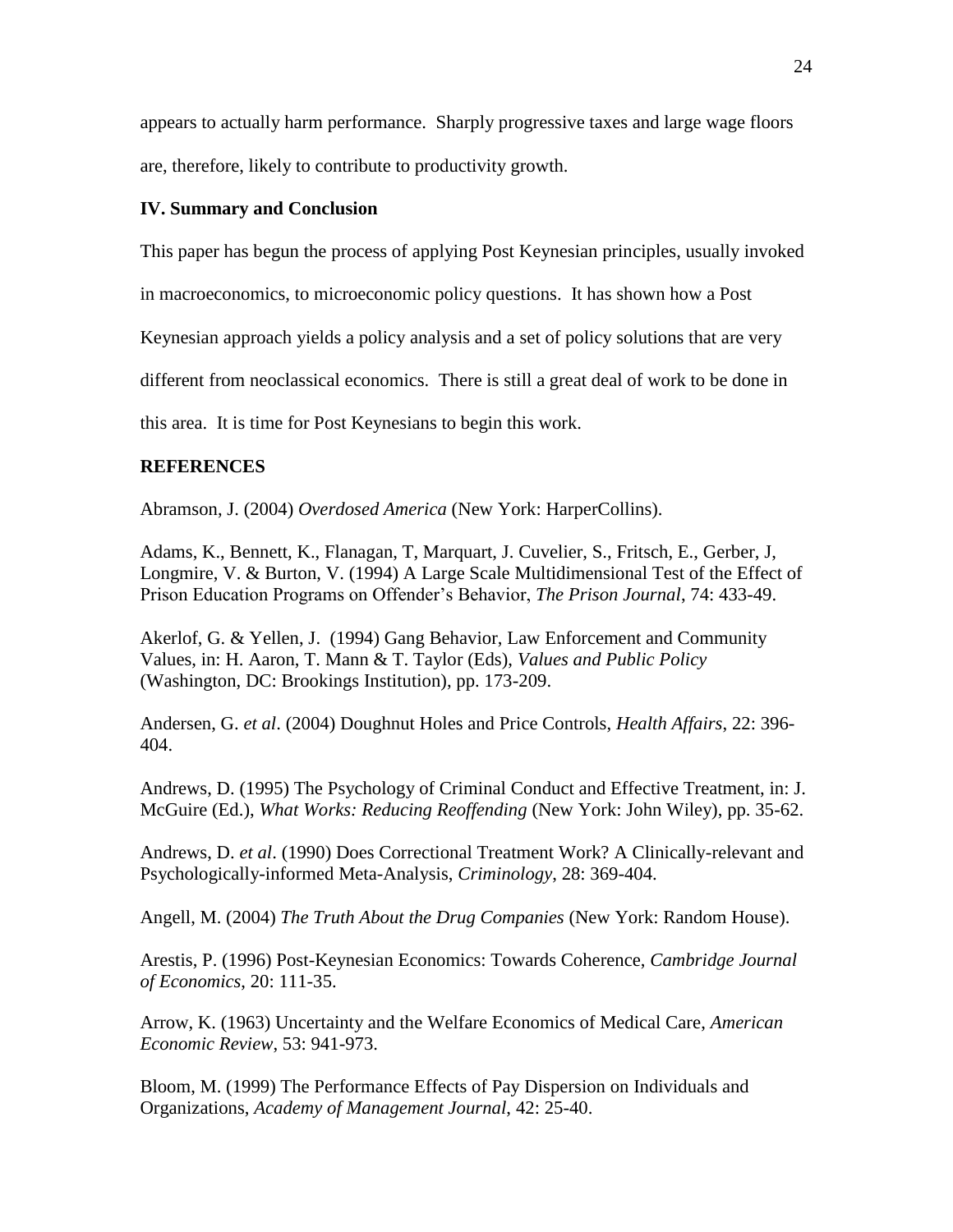Carabelli, A. (1988) *On Keynes's Method* (London: Palgrave/Macmillan).

Cohen, J. (2005) The Vulcanization of the Human Brain: A Neural Perspective on Interactions Between Cognition and Emotion, *Journal of Economic Perspectives*, 19: 3- 24.

Cowherd, D. & Levine, D. (1992) Product Quality and Pay Equity between Lower-Level Employees and Top Management: An Investigation of Distributive Justice Theory, *Administrative Science Quarterly*, 37: 302-20.

Davidson, P. (1991) Is Probability Theory Relevant for Uncertainty?, *Journal of Economic Perspectives*, 5: 129-43.

Davidson, P. (1994) *Post Keynesian Macroeconomic Theory* (Edward Elgar).

Davidson, P. (1996) Reality and Economic Theory, *Journal of Post Keynesian Economics*, 18: 479-508.

Davidson, P. (2005) The Post Keynesian School, in: B. Snowdon & H. Vane, *Modern Macroeconomics: Its Origins, Development and Current State* (Cheltenham, UK: Edward Elgar), pp. 451-473.

Eichner, A. (1976) *The Megacorp and Oligopoly* (New York: Cambridge University Press).

Erisman, W. & Contardo, J. (2005) *Learning to Reduce Recidivism: A 50-State Analysis of Postsecondary Correctional Education Policy* (Washington, DC: Institute for Higher Education Policy).

Field, A. (2002) *Altruistically Inclined? The Behavioral Sciences, Evolutionary Theory and the Origins of Reciprocity* (Ann Arbor, MI: University of Michigan Press).

Fine, B., Boudin, K., Clark, J., Hylton, D., Martinez, M., Roberts, M., Smart, P., Torre, M. & Upegui, D. (2001) *Changing Minds: The Impact of College in a Maximum Security Prison* (Montclair, NJ: Ronald Ridgeway Inc.).

Foster, J. & Sanford, R. (2006) Does Gender Shape Women's Access to College Programs in US State Prisons?, *Equal Opportunities Journal*, 25: 577-98.

Frey, B. (1997) A Constitution for Knaves Crowds Out Civic Virtues, *Economic Journal*, 107: 1043-53.

Gaes, G., Flanagan, T., Motiuk, L. & Stewart, L. (1999) Adult Correctional Treatment, *Crime and Justice*, 26: 361-426.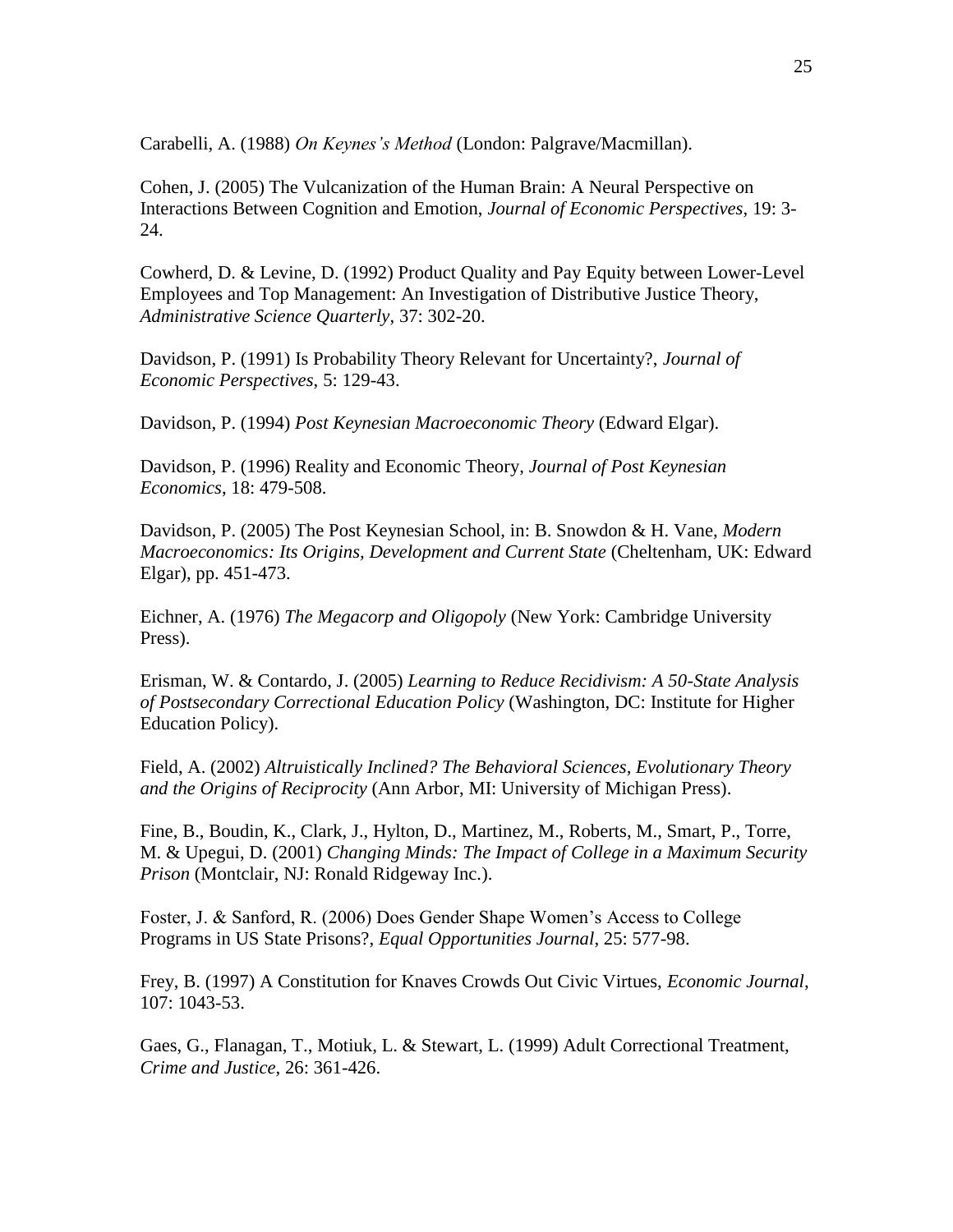Galbraith, J. & Garcilazo, E. (2007) Unemployment, Inequality, and the Policy of Europe: 1984-2000, in: R. Holt & S. Pressman (Eds) *Empirical Post Keynesian Economics* (Armonk, NY: M.E. Sharpe), pp. 44-69.

Galbraith, J.K. (1952) *A Theory of Price Control* (Cambridge, MA: Harvard University Press).

Galbraith, J.K. (1967) *The New Industrial State* (Boston: Houghton Mifflin).

Georgescu-Roegen, N. (1966) *Analytical Economics* (Boston: Harvard University Press).

Henrich *et al*. (2001) Cooperation, Reciprocity and Punishment in Fifteen Small-Scale Societies, *American Economic Review*, 91: 73-78.

Holzer, H. *et al*. (2007) The Economic Costs of Poverty in the United States: Subsequent Effects of Children Growing Up Poor, Institute for Research on Poverty Discussion Paper # 1327-07.

Kahneman, D. *et al*. (1986) Fairness and the Assumptions of Economics, *Journal of Business*, 59, pp. S285-S300.

Kaldor, N. (1985) *Economics without Equilibrium* (Armonk, NY: M.E. Sharpe).

Keynes, J.M. (1964)[1936] *The General Theory of Employment, Interest and Money* (New York: Harcourt Brace & World).

Keynes (1973)[1921] *Treatise on Probability*. Volume VIII of *The Collected Writings of John Maynard Keynes* (London: Macmillan).

Knight, F. (1971[1921]) *Risk, Uncertainty, and Profit* (Chicago: University of Chicago Press).

Levi, M. (1988) A State of Trust, in: V. Braithwaite & J. Selmrod (Eds), *Trust and Governance* (New York: Russell Sage Foundation), pp. 77-101.

Lipsey, M. (1992) Juvenile Delinquency Treatment: A Meta-Analytic Inquiry into the Variability of Effects, in: T. Cook, H. Cooper, D. Cordray, H. Hartman, V. Hedges, R. Light, T. Louis & F. Mosteller (Eds), *Meta-analysis for Explanation* (Beverly Hills, CA: Sage), pp. 83-127.

Lipton, D., Martinson, R. & Wilks, J. (1975) *The Effectiveness of Correctional Treatment* (New York: Praeger).

Loasby, B. (1976) *Choice, Complexity and Ignorance* (Cambridge: Cambridge University Press).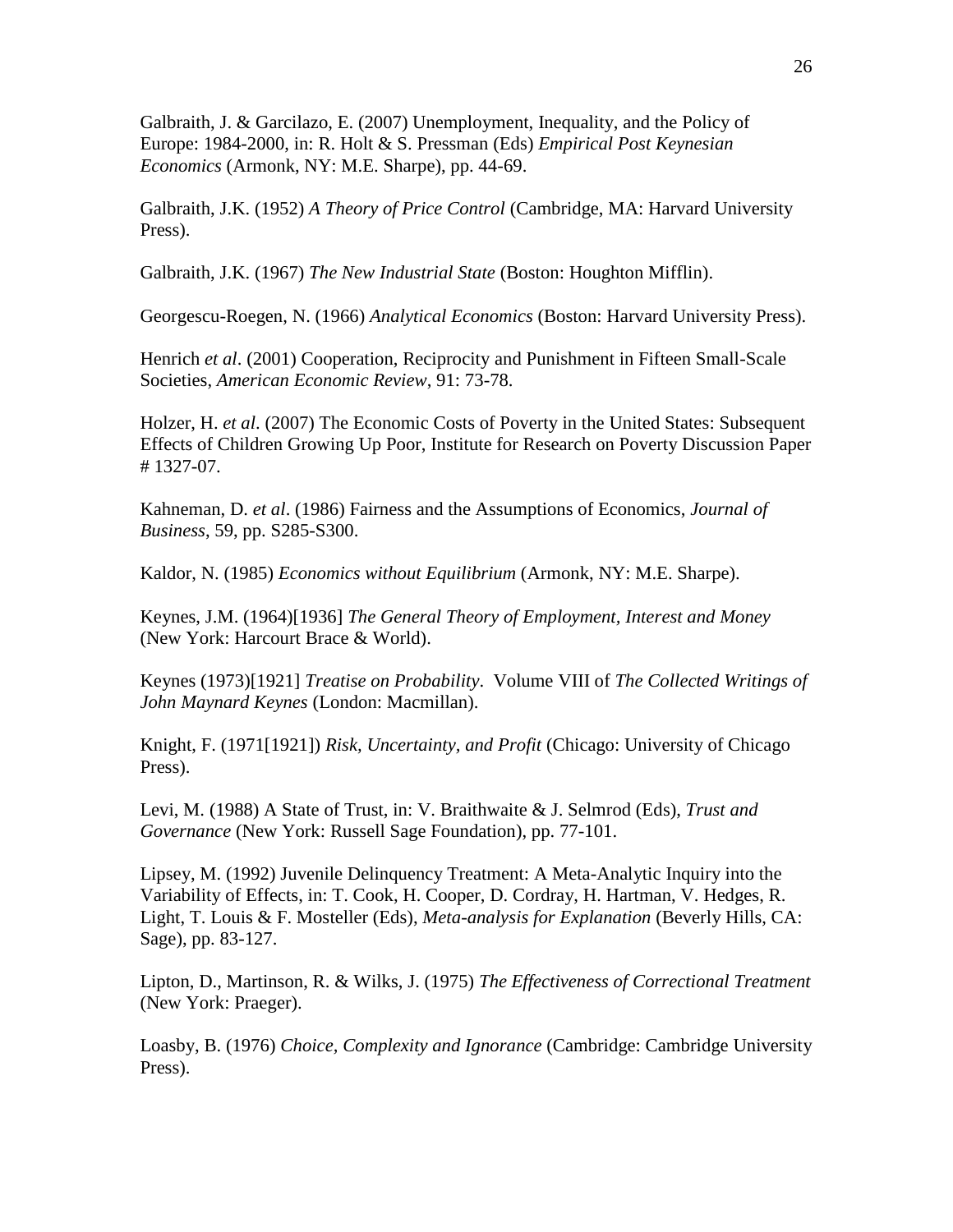Moynihan, R. & Cassels, A. (2005) *Selling Sickness: How the World's Biggest Pharmaceutical Companies are Turning Us All into Patients* (New York: Nation Books).

Needels, K. (1993) The Long-Term Effects of the Transitional Aid Project in Texas: Recidivism and Employment Results, Princeton University, Department of Economics.

Needels, K. (1996) Go Directly to Jail and Do Not Collect? A Long-Term Study of Recidivism, Employment and Earnings Patterns among Prison Releasees, *Journal of Research in Crime and Delinquency*, 33: 471-96.

Nell, E. (1994) The Dynamics of the Drug Market, *Challenge*, 37: 13-21.

Pressman, S. (2004) What is Wrong with Public Choice, *Journal of Post Keynesian Economics*, 26: 3-18.

Pressman, S. (2007a) A Prologomena to Any Future Post Keynesian Education Policy, *Journal of Post Keynesian Economics*, 29: 455-72.

Pressman, S. (2007b) What Can Post Keynesian Economics Teach Us About Poverty?, in: R. Holt & S. Pressman (Eds) *Empirical Post Keynesian Economics* (Armonk, NY: M.E. Sharpe), pp. 21-43.

Reinhardt, U.E. (2004) An Information Infrastructure for the Pharmaceutical Market, *Health Affairs*, 23: 107-112.

Robinson, J. (1974) History versus Equilibrium, in Robinson (1980).

Robinson, J. (1976) The Age of Growth, in *Collected Economic Papers of Joan Robinson*, Vol 4 (Oxford: Basil Blackwell), pp. 122-7.

Robinson, J. (1980) *Collected Economic Papers*, 5 Vols. (Cambridge: MIT Press).

Rose, C. (2004) Women's Participation in Prison Education: What We Know and What We Don't Know, *Journal of Correctional Education*, 55: 78-100.

Rosser, J.B. (2001) Uncertainty and Expectations, in R. Holt & S. Pressman (Eds) *A New Guide to Post Keynesian Economics*, (London & New York: Routledge), pp. 52-64.

Saylor, W. & Gaes, G. (1992) The Post-Release Employment Project: Prison Work has Measurable Effects on Post-Release Success, *Federal Prison Journal*, 2: 33-6.

Scholz, J. & Lubell, M. (2001) Cooperation, Reciprocity and the Collective Action Heuristic, *American Journal of Political Science*, 45: 160-78.

Shackle, G. (1955) *Uncertainty in Economics and Other Reflections* (Cambridge: Cambridge University Press).